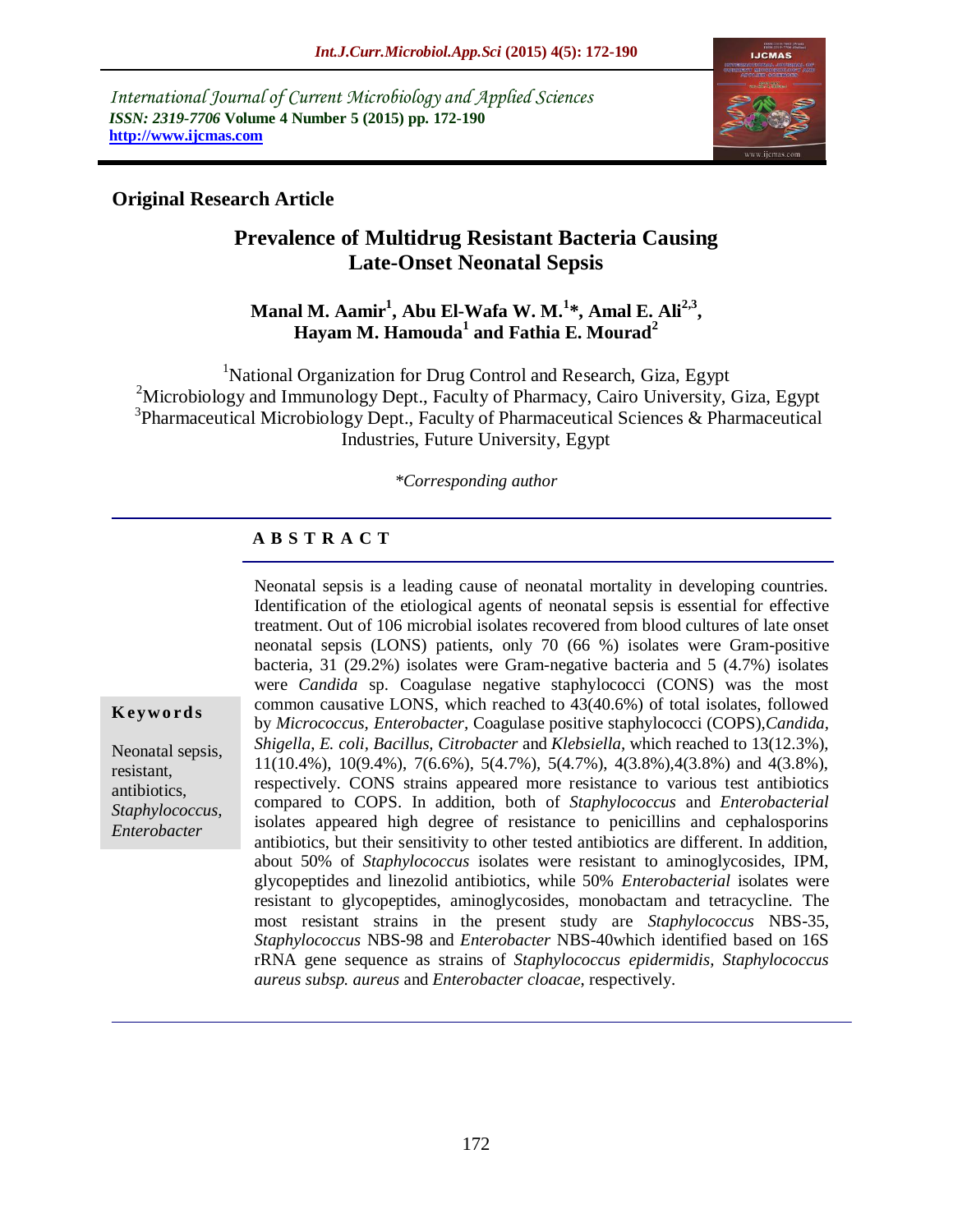# **Introduction**

Neonatal sepsis refers to systemic infection of the newborn. It is characterized by a constellation of a nonspecific symptomatology in association with bacteremia. Prompt recognition, appropriate antimicrobial therapy and judicious supportive care are the key determinants of positive outcome in this serious pediatric emergency. In developing countries, sepsis including meningitis, respiratory infections, diarrhea, and neonatal tetanus is the commonest cause of mortality responsible for 30-50 % of 5 million total neonatal deaths each year. It is estimated that almost 20 % of all neonates develop infection and approximately 1 % die of the serious systemic infections. Not surprisingly, sepsis is the commonest admitting diagnosis among neonates at referral facilities (Paul and Singh, 2000 and Remington *et al.,* 2006).

The detection of microorganisms in a patient's blood has a great diagnostic and prognostic significance. Blood cultures provide essential information for the evaluation of a variety of diseases like endocarditis, pneumonia, and pyrexia of unknown origin and particularly, in patients with suspected sepsis (Murty and Gyaneshwari, 2007). Pathogens causing neonatal infections and their antibiotic susceptibility patterns may change over time and differ between countries (Anwer *et al.,* 2000; May *et al.,* 2005; Zaidi *et al.,* 2005). It is extremely important to diagnose the cases in time so that appropriate antibiotic treatment can be given. Moreover, neonatal infection surveillance networks have been established in several countries and are useful for documenting changes in clinical practice, monitoring changes in pathogens and their antibiotic resistance over time, informing policy and improving quality of

care. Thus, the bacterial pathogens responsible and their susceptibility pattern should be regularly monitored in a hospital setting (Mahmood *et al.,* 2002 and Gray, 2007).

Recently, there have been an increase in antibiotic resistance over the past two decades which is due to mutant forms of common bacteria, overuse, or under use or inappropriate use of broad spectrum antibiotics and poor infection control in maternity and neonatal units (Dzidic *et al.,* 2003; Waheed *et al.,* 2003; Tom-Revzon, 2004;Aftab and Iqbal, 2006 andMuhammad *et al.,* 2010). The present study aim to describe the distribution of different causative late onset neonatal sepsis and identification of the most resistant isolates of bacteria using 16S rRNA gene sequence.

## **Materials and Methods**

## **Blood samples**

The prospective study was conducted on culture blood samples collected from neonatal intensive care unit at Almaza Hospital, Cairo, Egypt, during 12 months period from December 2011 to December 2012.

#### **Media, Antibiotic disks and PCR kits**

Nutrient agar (NA), Sabouraud dextrose agar(SDA), Mueller Hinton Agar(MHA), Penicillin(P)10 units, Ampicillin (AMP)10µg, Amoxicillin/Clavulanic acid (AMC) 20/10µg,Cefotaxime(CTX)30µg,Ampicillin/  $Subactam(SAM)10/10\mu$ g, Oxacillin(OX)1µ g,Ceftazidime(CA)30µg, Cefepime (CPM) 30µg, Naldixic acid (NA) 30 µg, Clindamycin (DA) 2µg, Ofloxacin (OFX) 5µg,Clarithromycin(CLR)15µg,Vancomycin (VA)30µg, Piperacillin/Tozobactam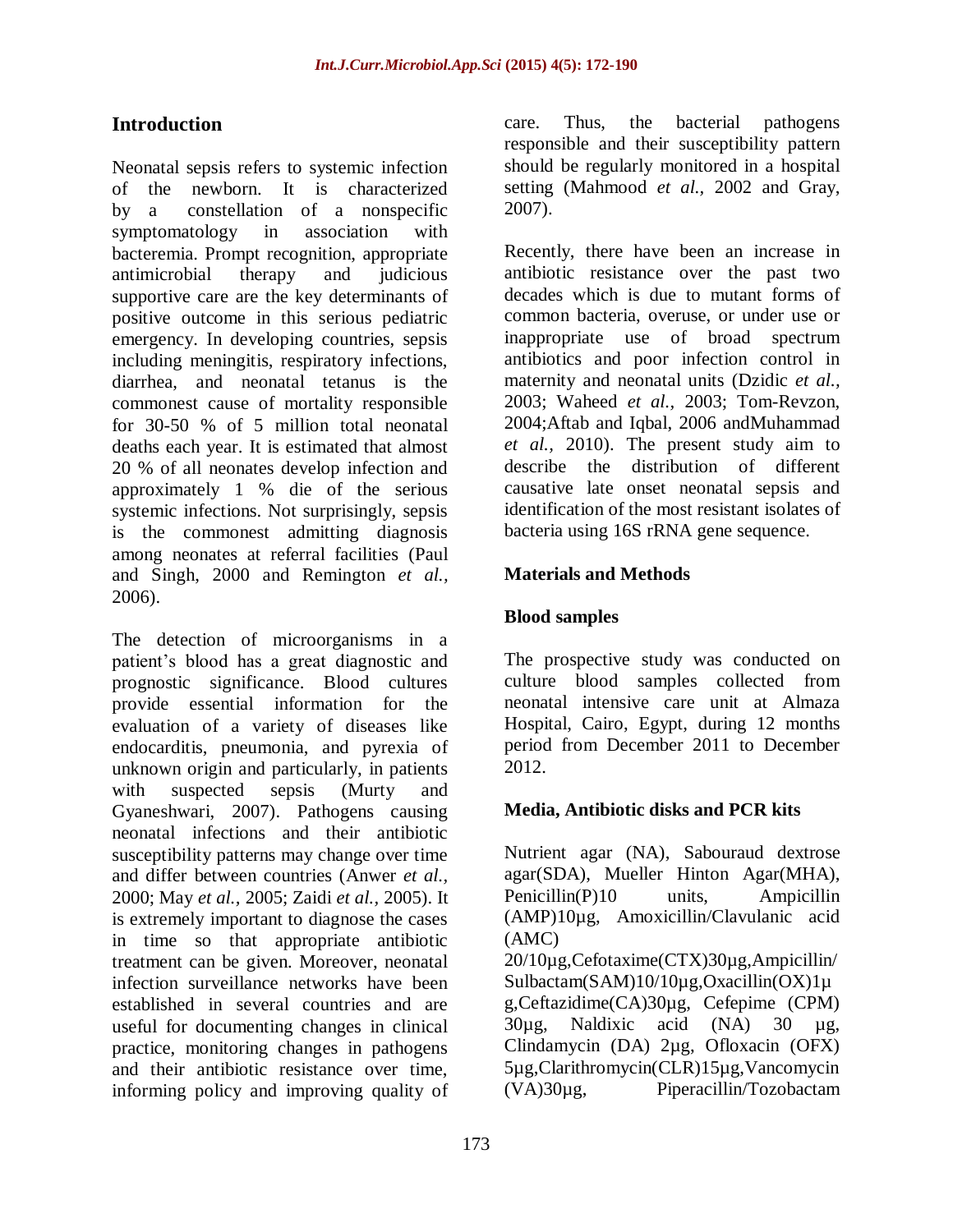(TPZ)100/10µg Ciprofloxacin (CIP)5µg, Teteracycline (T) 30µg, Doxacycline (DO) 30µg, Gentamycin (CN)10µg, Linozolid (LZD)30µg, Norfloxacin(NOR)10µg, Streptomycin(S) 10µg, Imipenum(IPM) 10µg, Amikacin (AK)30µg and Tobramycin (TOB)10µg/disk were purchased from Oxoid Ltd Co.GeneJet genomic DNA purification Kit (Thermo K0721), 1Kb plus ladder (Thermo) GeneJET™ PCR Purification Kit (Thermo K0701) and universal primers (8F: AGA GTT TGA TCC TGG CTC AG & U1492R: GGT TAC CTT GTT ACG ACT T) were purchased from Sigma Scientific Services Co. Egypt

#### **Isolation and detection of causative neonatal sepsis**

Blood samples were collected from newborns (more than 72h) associated with one or more of signs of sepsis such as: lethargy, refusal of feeds, abdominal distension, respiratory distress, instability in temperature, pathological jaundice, convulsions and autonomic disturbances with constitutional symptoms

Two ml of venous blood collected from a peripheral vein of patients after adequate skin preparation and before the commencement of antibiotics. The blood was aseptically introduced into aerobic nutrient broth media and incubated for 2 to 7 days at  $37 \text{ °C}$ . After incubation, blood culture media were considered negative if there was no growth after continuous incubation for up to7 days, subcultures being made each day. Loopful from each positive blood culture was streaked on sterile plates of NA&SDAand incubated for 24 h at  $37\pm2\degree$ C and  $28\pm2\degree$ C for isolation of bacteria and fungi, respectively. After growth, obtained isolates of bacteria and fungi were identified according to Barrow& Feltham (2003).

#### **Antibiotic susceptibility testing**

Antibiotic susceptibility testing was applied only on bacterial isolates listed in Clinical and Laboratory Standards Institute (CLSI) (2011), while other microorganisms such as *Bacillus* or *Micrococcus* would not be studied. Antibiotic disks including P, AMP, AMC, CTX, SAM, OX, CA, CPM, NA, DA, OFX, CLR, VA, TPZ, CIP,T, DO, CN, LZD, NOR, S, IPM,AK and TOB were applied on Gram positive isolates, while AMP, AMC, CTX, SAM, CA, CPM, NA, OFX, TPZ, CIP, T, DO, CN, NOR, S, IPM,AK and TOB were applied on Gram negative isolates according to CLSI (2011).

#### **Identification of the most resistant isolates**

The most resistant strains of causative LONS were identified as follow: DNA was extracted from tested bacterial strains using GeneJet genomic DNA purification Kit (Thermo K0721) according to manufacturer's instructions. After extraction, 5μl of extracted DNA was used as a templet for each 50 μl PCR reaction. PCR reaction was performed with 25μl of Maxima® Hot Start PCR Master Mix (2X), 1ul (20uM)of each primer 8F: AGA GTT TGA TCC TGG CTC AG & U1492R: GGT TAC CTT GTT ACG ACT T; 5μlof templet DNA and18 μl of water, nuclease-free. The reaction was performed in a thermocycler (Biometra) as follows: one cycle of 10min at 95°C; 35 cycles of 30s at 95°C, 60s at 65°C & 90s at 72°C and one cycle of 10min. PCR products were observed by loading of 4μl of PCR product against 1Kb plus ladder (Thermo) on agarose (1.0%) gel electrophoresis PCR. PCR product were clean up GeneJET™ PCR Purification Kit (Thermo K0701)according to manufacturer's instructions.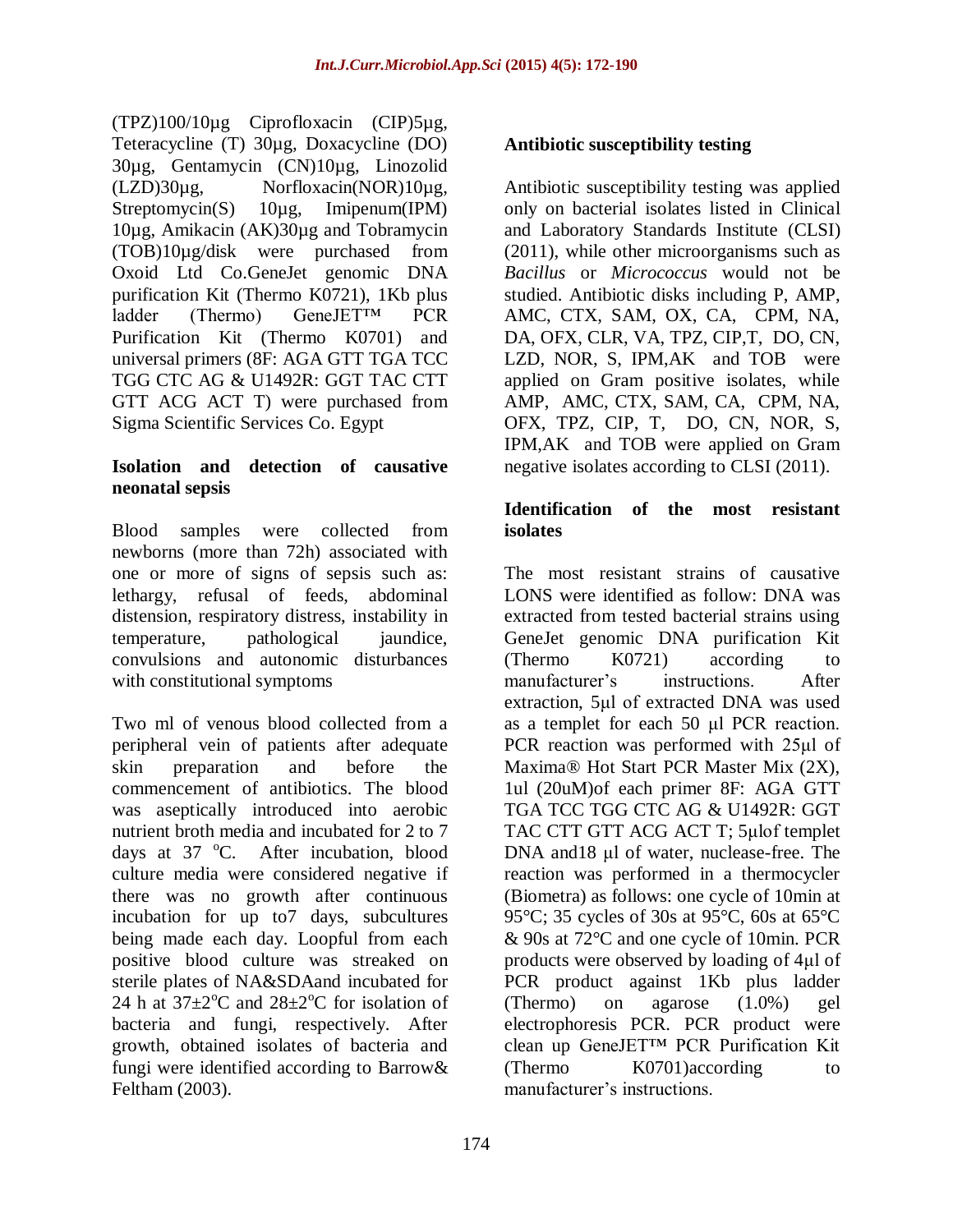The Basic Local Alignment Search Tool (BLAST) data base (Altschul *et al.,* 1997) of National Center for Biotechnology (NCBI) Information was used to compare the sequence of 16S rDNA of the most resistant strains with known 16S rDNA sequences of bacteria, then, obtained alignments were constructed using phylogeny.fr program (Dereeper *et al.,* 2008).

## **Result and Discussion**

The present study was applied on blood samples of neonatal sepsis patients of Almaza Hospital during the period from December 2011 to December 2012.

Data recoded in Table (1) revealed that out of 106 microbial isolates recovered from blood cultures of LONS patients, only 70(66 %) isolates were Gram-positive bacteria, 31 (29.2%) isolates were Gram-negative bacteria and 5(4.7%) isolates were *Candida* sp. In addition, out of 67 microbial isolates recovered from blood cultures of male patients, only 43(64.2%) Gram-positive bacteria, 21 (31.3%) isolates were Gramnegative bacteria and 3 (4.5%) isolates were *Candida* sp. Moreover, out of 39 microbial isolates recovered from blood cultures of female patients, only 27(69.2%) Grampositive bacteria, 10 (25.6%) isolates were Gram-negative bacteria and 2 (5.1%) isolates were *Candida* sp.

In the case of male blood samples, CONS was the most common causative LONS, which attained to 24(35.8%) followed by *Micrococcus, Enterobacter,* COPS*, Shigella, E.coli, Bacillus, Candida, Citrobacter* and *Klebsiella,* which attained to 9 (13.4%),  $7(10.4\%)$ ,  $6(9.0\%)$ ,  $6(9.0\%)$ ,  $5(7.5\%)$ , 4(6.0%), 3(4.5%), 2(3.0%) and 1(1.5%), respectively. While, In case of female blood

samples, CONS was the most common causative LONS, which attained to 19(48.7%), followed by COPS*, Micrococcus, Enterobacter, Klebsiella, Candida*, *Citrobacter* and *Shigella,* which reached to 4(10.3%), 4(10.3%), 4(10.3%), 3(7.7%), 2(5.1%), 2(5.1%) and 1(2.6%), respectively (Table,1). From all abovementioned results, it could be concluded that CONS was the most common causative LONS, which reached to 43(40.6%) of total isolates, followed by *Micrococcus, Enterobacter,* COPS*, Shigella*, *Candida, E.coli, Bacillus, Citrobacter* and *Klebsiella,* which reached to 13(12.3%), 11(10.4%), 10(9.4%), 7(6.6%), 5(4.7%), 5(4.7%), 4(3.8%),4(3.8%) and 4(3.8%), respectively, (Table,1). Furthermore, the most common member of family enterobacteriaceae causing LONS is *Enterobacter* followed by *E. coli, Citrobacter* and *Klebsiella*.

#### **Antibiotic susceptibility testing**

Data recorded in Table (2) reveal that most of causative LONS isolates are resistant to various tested antibiotics. In case of CONS, more than 50% of isolates are resistant to P, AMP, AMC, SAM, OX, CPM, CTX, CA, NA, DA,CIP, CLR, OFX and VA antibiotics. In contrast, less than 50% of CONS strains are resistant to IPM, NOR, T, CN, TPZ, AK, LZD, TOB, S and DO antibiotics. In case of COPS strains more than 50% of isolates are resistant to P, AMP, AMC, SAM, OX, CPM, CTX, CA, DA, OFX and VA antibiotics. In contrast, less than 50% of COPS strains are resistant to IPM, NOR, T, CN, TPZ, AK, LZD, TOB, S, NA, CIP, CLR, and DO antibiotics (Table, 2).

Data presented in Table (2) revealed that more than 50% of *Enterobacter* strains are resistant to AMP, AMC, SAM, CPM, CTX,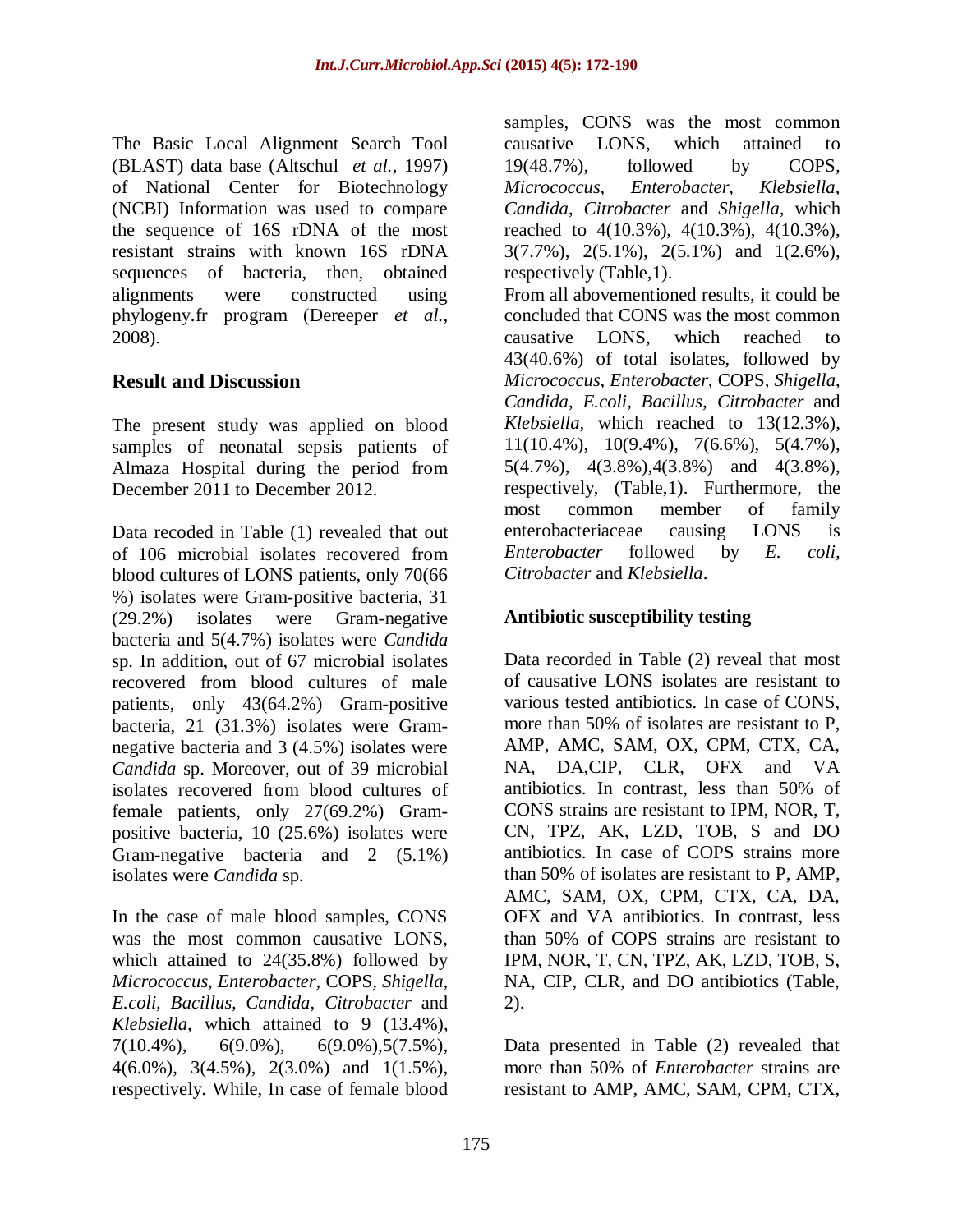CA, NA, CIP, NOR, CN, TPZ, TOB, S and OFX antibiotics. In contrast, less than 50% of *Enterobacter* isolates are resistant to IPM, T, AK and DO. In case of *Shigella* strains, more than 50% of them are AMP, AMC, SAM, CPM, CTX, CA and IPM antibiotics. In contrast, less than 50% of *Shigella* strains are resistant to NA, CIP, OFX, NOR, T, CN, TPZ, AK, TOB, S and DO antibiotics. In case of *E. coli* strains, more than 60% of strains are resistant to AMP, AMC, SAM, CPM, CTX, CA, IPM, NA, CIP, OFX, NOR,T, CN, TOB, and S antibiotics. In contrast, less than 50% of *E. coli* strains are resistant to TPZ, AK and DO antibiotics. In case of *Citrobacter* strains, more than 50% of them are AMP, AMC, SAM, CPM, CTX, CA, OFX, T, CN, AK, DO and S antibiotics. In contrast, less than 50% of *Citrobacter* strains are resistant to IPM, NA, CIP, NOR, TPZ and TOB antibiotics. In case of *Klebsiella* strains, more than 50% of strains are resistant to AMP, AMC, SAM, CPM, CTX, CA, OFX, T, CN, AK, DO, IPM, NA, CIP, NOR and TOB antibiotics. In contrast, less than 50% of *Klebsiella* strains are resistant to TPZ and S antibiotics.

From previous results, it could be summarized that CONS strains appeared more resistance to various test antibiotics compared to COPS. In addition, *Enterobacter* and *Shigella* isolates appeared resistance to various tested antibiotics compared to other gram negative bacteria which their resistance were ranged from 0 to 100%.

## **Overall antibiotics susceptibility pattern of** *Staphylococcus* **isolates**

Data illustrated in Fig.(1) showed that the maximum percentage of resistant *Staphylococcus* isolates to antibiotics was detected with P (94.3%) followed by AMP (88.7%), AMC (77.4%), CTX (77.4%),

SAM (77.4%), OX (75.5%), CA (73.6%), CPM (73.6%), NA (62.3%), DA (58.5 %), OFX (56.6%), CLR (54.7%), VA (54.7%), TPZ (50.9%), CIP (45.3%), T (45.3%), DO (41.5%), CN (34.0%), LZD (34.0%), NOR (34.0%), S (34.0%), IPM (28.3 %), AK (22.6%), and TOB (22.6%).

In addition, the maximum percentage of Gram positive bacterial isolates intermediate to antibiotics was detected with CA (13.2%) followed by CIP (13.2%),VA (11.3%), CTX (9.4%), DO (7.5%), LZD (7.5%), NOR (7.5%), S (7.5%), TPZ (7.5%), IPM (5.7%), CLR (3.8%), CPM (3.8%), DA (1.9%), AK (1.9%), CN (1.9%), NA (1.9%), OX (1.9%), TE (1.9%) and TOB (1.9%) (Fig.,1). On the other hand the maximum percentage of sensitive Gram positive bacterial isolates to antibiotics was detected with AK (75.5%) and TOB (75.5%), followed by IPM (66.0%), CN (64.2%), S (58.5%), NOR (58.5%), LZD (58.5%), T (54.7%), DO (50.9%), OFX (43.4%), TE (43.4%), CIP (41.5%), CLR (41.5%),TPZ (41.5%), DA (39.6%), NA (35.8%),VA (34.0%), CPM (22.6%), OX (22.6%), SAM (22.6%), AMC (22.6%), CTX (13.2%), CA (13.2%), AMP  $(11.3\%)$  and P  $(5.7\%)$  (Fig., 1).

## **Overall antibiotics susceptibility pattern of** *enterobacterial* **isolates.**

Data illustrated in Fig.(2) show that the maximum percentage of resistant Gram negative bacterial isolates to antibiotics was observed with AMP (96.8%) followed by AMC (80.6%), SAM (80.6%), CA (71%), CPM (71.0%), CTX (71.0%), TOB (64.5%), NA (61.3%), CN (55.0%), CIP (58.1%), OFX (58.1%), T (48.4%), IPM(45.2%), S (42%), DO (41.9%), AK (38.7%), NOR (32.3%) and TPZ(29.0%).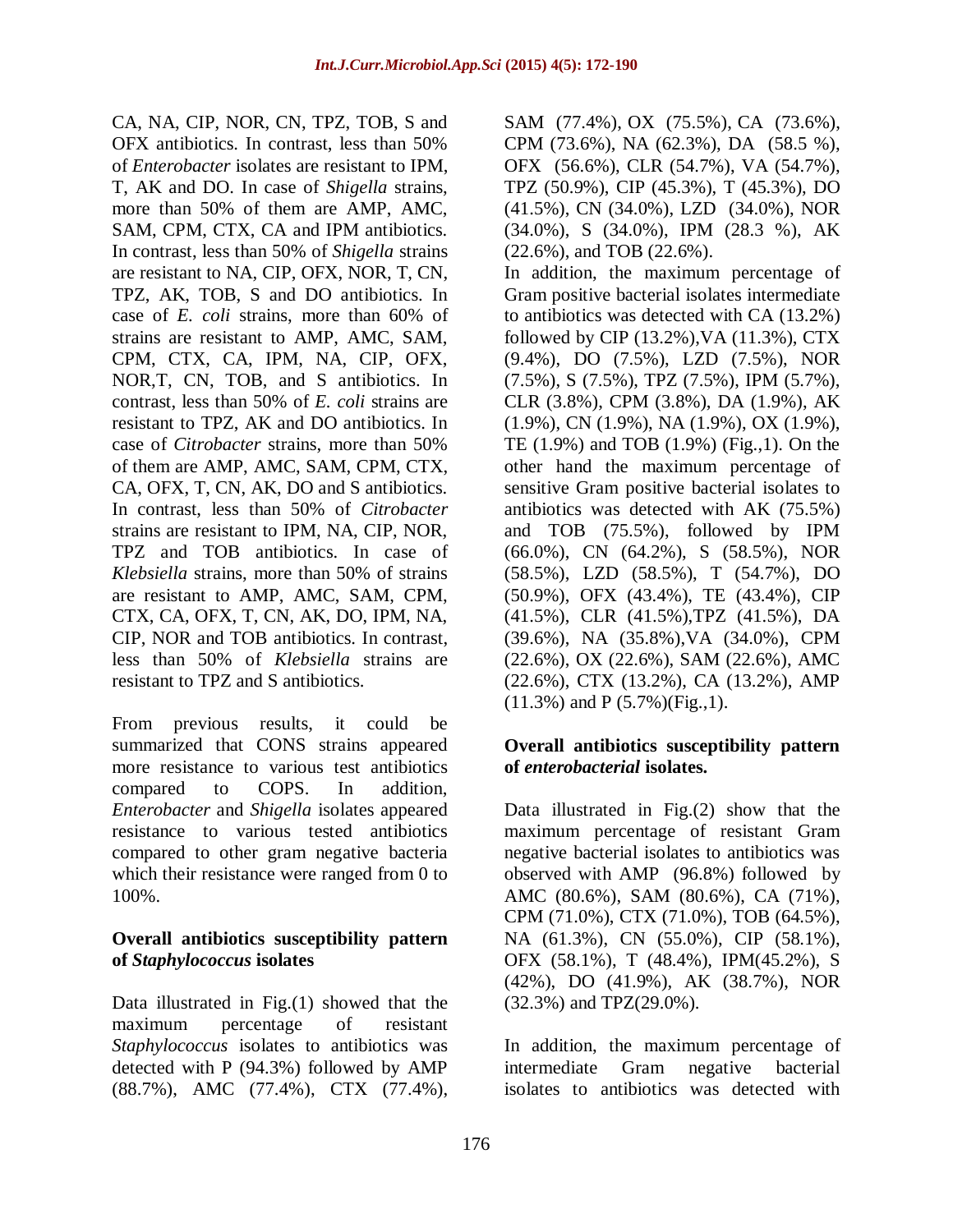CPM (12.9%), CIP (12.9%), CTX (9.7%), NA (9.7%), TPZ (9.7%), T (9.6%), NOR (3.2%), S (3.2%) and CN (3.0%) (Fig.,2). On the other hand the maximum percentage of sensitive Gram negative bacterial isolates to antibiotics was detected with NOR (64.5%) followed by AK (61.3%), TPZ (61.3%), DO (58.1%), S (54.8%), IPM (54.8%), CN (42.0%), T (42.0%), OFX (41.9%), TOB (35.5%), CA (29%), CIP (29%), NA (29%), AMC (19.4%), SAM (19.4%), CTX (19.3%), CPM (16.1%) and AMP (3.2%)(Fig.,2).

From all abovementioned results, it could be concluded that all tested strains were resistant to various tested antibiotics but with different level of resistance based on the type and group of antibiotic used. Furthermore, tested staphylococcal isolates displayed a high degree of resistance to most penicillins and cephalosporins antibiotics but aminoglycosides, IPM, glycopeptides and linezolid were relatively effective to more than 50% of isolates. While, tested enterobacterial isolates displayed a high degree of resistance to most penicillins and cephalosporins antibiotics but glycopeptides, aminoglycosides, monobactam and tetracycline were relatively effective to more than 50% of isolates.

## **Identification of the most resistant isolates**

Data illustrated in Fig(3) revealed that *Staphylococcus* NBS-35 and *Staphylococcus*  NBS-98 were appeared the maximum percentage of resistant to various tested antibiotics, which reached their resistance to 100 and 88% of all tested antibiotics, respectively.

In addition, Data illustrated in Fig.(4) reveal that the phylogenetic of the partial 16S ribosomal RNA genes sequence of

*Staphylococcus*-NBS-035 ismatched with the reference sequence of *Staphylococcus aureus subsp. aureus* N315in BLST data base, thus, *Staphylococcus*-NBS-35 is identified as a strain of *Staphylococcus aureus subsp. aureus* (Fig.4). Furthermore, the phylogenetic of the partial 16S ribosomal RNA genes sequence of *Staphylococcus*-NBS-98 is matched with the reference sequence of *Staphylococcus epidermidis* ATCC 12228 in BLST data base thus, *Staphylococcus*-NBS-98 is identified as a strain of *Staphylococcus epidermidis* (Fig.5).

Data illustrated in Fig (6) reveal that *Enterobacter* NBS-40 showed the maximum percentage of resistant to various tested antibiotics, which reached their resistance to 58.1 of all tested antibiotics.

Data illustrated in Fig.(7) revealed that the phylogenetic of the partial 16S ribosomal RNA genes sequence of *Enterobacter*-NBS-40 is matched with the reference sequence of *Enterobacter cloacae* SCF1 in BLST data base,thus,*Enterobacter*-NBS-40 is identified as a strain of *Enterobacter cloacae.* 

Neonatal septicemia remains one of the most causes of mortality and morbidity despite considerable progress in hygiene, introduction of new and potent antimicrobial agents and advanced measures for diagnosis and treatment (Bizzarro *et al.,* 2005). Up to 10% of infants have infections in the first month of life which are responsible for 30 - 50% of total neonatal deaths in developing countries (Donowitz, 1989 and Stoll *et al.,* 2002).

In the present study, the etiological agents of LONSwas diverse, which includes Gram positive bacteria, Gram negative bacteria and *Candida*. In addition, CONS showed the highest Gram positive organisms, followed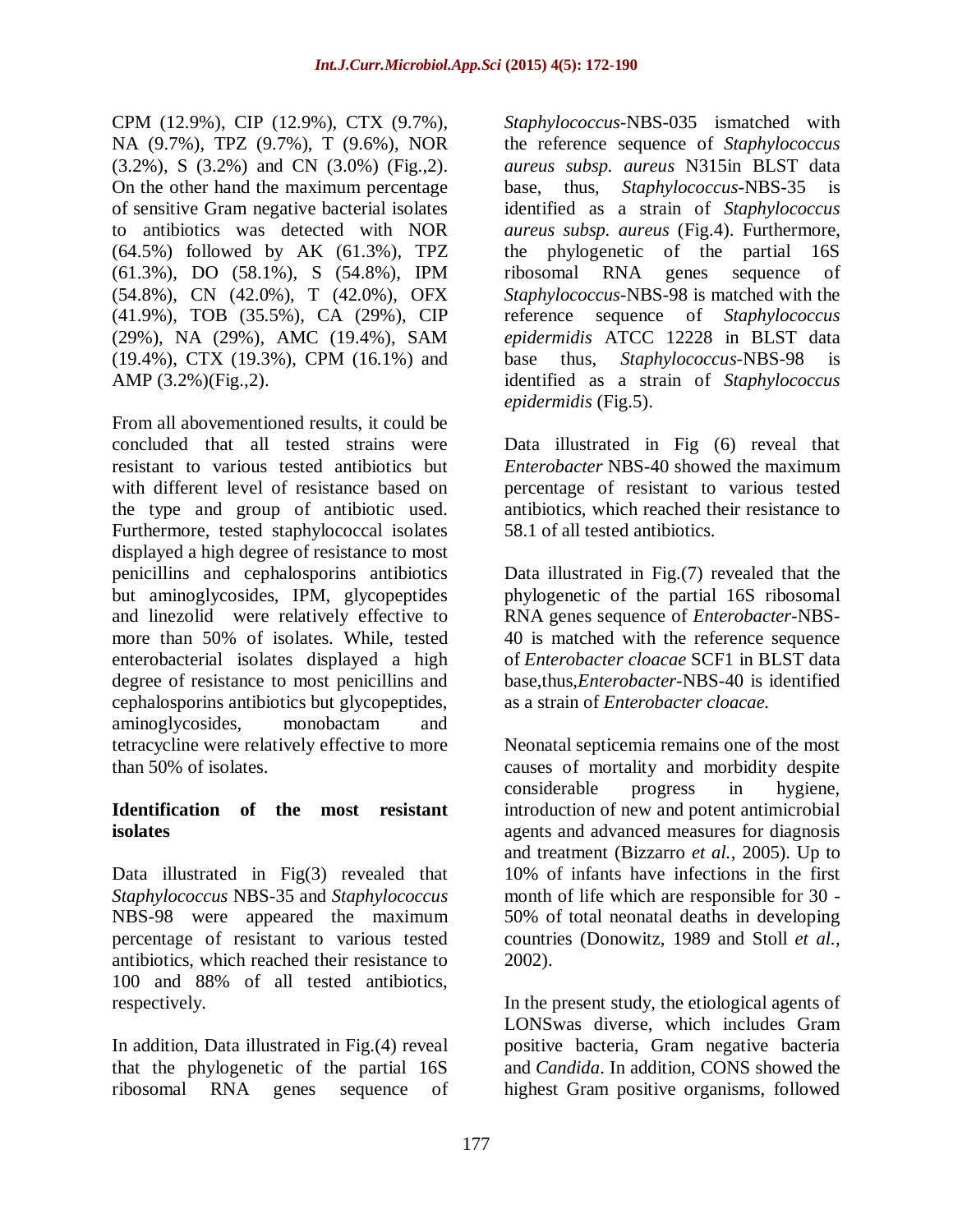by *Micrococcus*, COPS and *Bacillus*. Furthermore, *Enterobacter* was the most common member of family *enterobacteriaceae* recovered from tested blood cultures followed by *E. coli*, *Citrobacter* and *Klebsiella*. LONS is caused by microorganisms thriving in the external environments of homes or hospitals (Amdekar, 2006) and that may be explained the wide variety of microorganisms recovered from patients infected by LONS in the present study. In addition, high distribution of coagulase negative staphylococci as a causative agent of LONS may be due to some reasons such as CONS are common inhabitants of the skin and mucous membranes; although a small proportion of neonates acquire CoNS by vertical transmission, acquisition primarily occurs horizontally (Hall*et al.,* 1990 andPatrick *et al.,* 1992). Consequently, infants admitted to a hospital obtain most of their microorganisms from the hospital environment, their parents, and staff (Huebner *et al.,* 1999and Remington *et al.,* 2006).The obtained results are in agreement with those observed by other studies with different level of percentage. For instance, Wu *et al.* (2009) reported that Gram positive organisms account for about 70% of all late onset sepsis and the most common causative microorganisms in LONS were CONS (40%). Stoll *et al.* (2002) detected the same previous results but with 48% of infections by CONS. While, Downey *et al.* (2010) reported that the majority (45%-75%) of pathogens responsible for LOS are Grampositive bacteria and the most common organism isolated in LONS, coagulase-CONS is also the overall least virulent. Groups from England, Israel, and the United States have all reported similar rates (47%- 54%) of LONS infections secondary to CONS in the past decade (Bizzarro *et al.,* 2005).

Detection of *Micrococcus* and *Bacillus* as causative organisms in neonatal sepsis is rare in both developed and developing countries, but in our study *Micrococcus* and *Bacillus* were the second and fourth frequent causative organisms, respectively, that may be due to lack of applied standard infection control precautions, especially hand hygiene in intensive care unit, especially in developing county (Long, 2003 and Fahmey, 2013).

Current study showed that a very high degree of resistance of staphylococcal isolates to various generations of beta lactam and cephalosporin antibiotics. The highest antibiotic resistance was detected with P and AMP followed by AMC, SAM and OX, while IPM and TPZ appeared the lowest frequent antibiotics resistant among tested staphylococcal isolates. In addition, more than 50% of tested of staphylococcal isolates were VA and TE antibiotics. High prevalence of resistant staphylococcal isolates to various generations of beta lactam and cephalosporin antibiotics, especially OX may be due to the extensive use of third generation cephalosporins as first and second-line drugs against Gram positive bacteria in neonatal intensive care units around the world (Moolenaar *et al.,* 2000; Ebelechukwu, 2003 and West & Peterside, 2012). In addition, a high prevalence of methicillin-resistant *Staphylococcus* ssp.in NICUs usually leads to frequent vancomycin use. Concerns have been raised about the spread of vancomycin heteroresistant *S. capitis* strains in NICUs and their involvement in persistent bacteremia despite prolonged vancomycin therapy (Van Der Zwet *et al.,*2002; Ng *et al.,*2006andD'Mello *et al.,* 2008).

The obtained results were in agreement with many investigations in developing countries: in Egypt, Mahmood *et al.* (2002) reported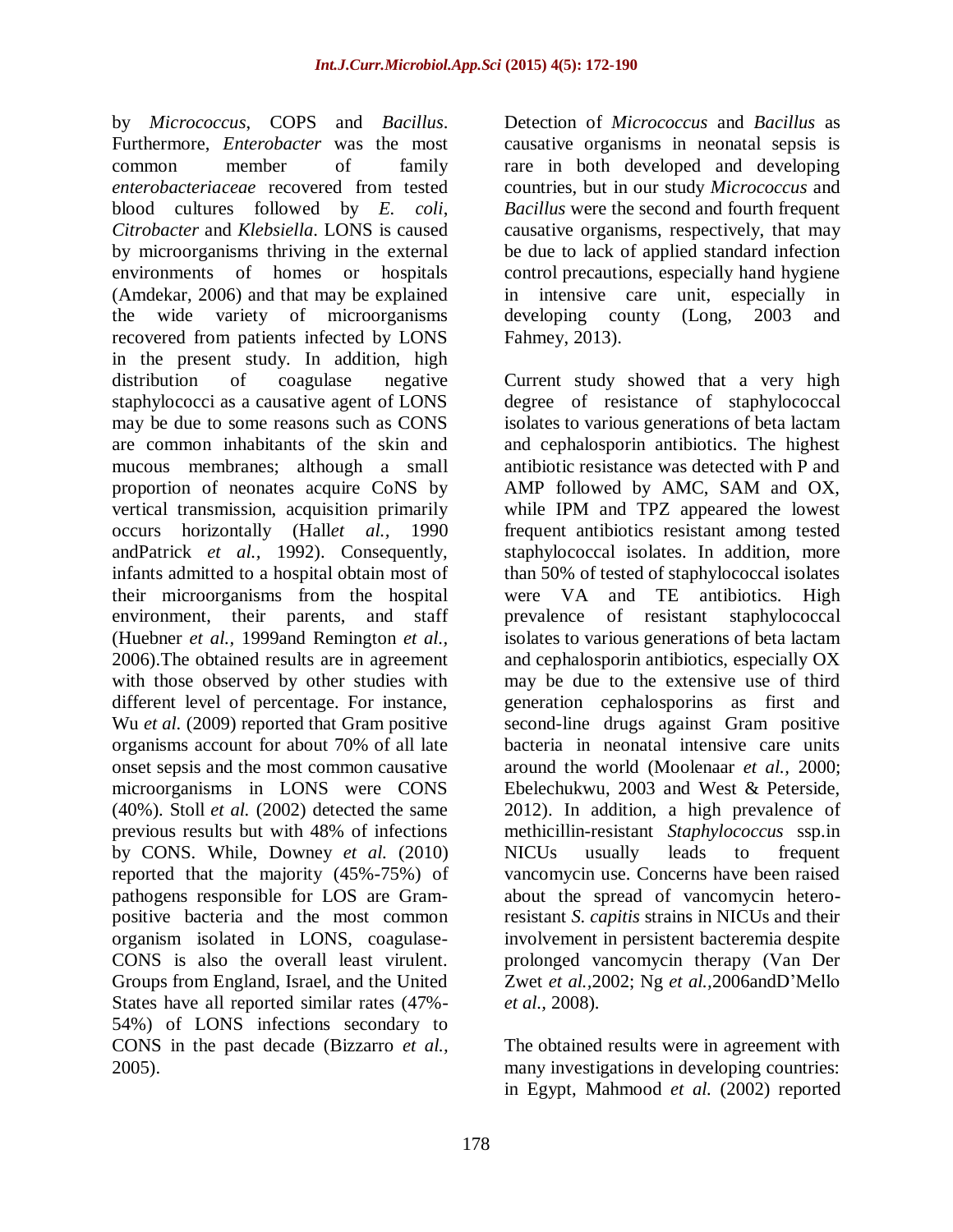that 100% of *Staphylococcus* isolates were found resistant to ampicillin. In India, both *S. aureus* and *S. epidermidis* had shown almost complete resistance to penicillin (93.75%) (Sheth *et al.,* 2012).Resistance of *Staphylococcus* isolates to cefotaxime and ceftazidime were ranged from 34 to 86% and from 40 to 71.6%, respectively (Mokuolu *et al.,* 2002 and Aurangzeb and Hameed, 2003). In another studies, resistance of *Staphylococcus* isolates to ampicillin and amoxicillin were attained to 90% (Bhurle and Solabannavar*,* 2014), 83.3% (Waseem *et al.,* 2005) and 77% (Muhammad *et al.,* 2010). Muhammad *et al.,* (2010) found that Gram-positive and negative bacteria had demonstrated high resistance against third generation cephalosporins, such as cefotaxime (63.1%) and ceftriaxone (66.9), whereas ceftazidime was resistant in 56.9% of the neonatal sepsis cases. In addition, methicillin resistant *Staphylococcus* isolates in the present study was relatively high (75 %) compared to other studies, which found that 62.7% (Singhal *et al.,* 2006), 61.54% (Mahmood *et al.,* 2002), 44.4% (Elmashad *et al.,*2009) and 41.2% of the *S. aureus* species and 50% of coagulase negative *Staphylococcus* species (Gebrehiwot *et al.,* 2012). While other studies reported thata high percentage of *S. epidermidis* and *S. haemolyticus* isolates coming from neonates were resistant to oxacillin, which reached to 92% and 100%, respectively (Villari *et al.,* 2000; Qu *et al.,* 2010 and Abd El Hafez *et al.,* 2011).

On the other hand, resistant of staphylococcal isolates to some beta lactam and cephalosporin antibiotics was relatively low compared to our results. For instance, Kaistha *et al.* (2009) found that the sensitivity of *Staphylococcus* isolates to cefotaxime and ceftriaxone were reached to 66 and 86.4%, respectively. In addition, Sheth *et al.* (2012) reported thatthe sensitivity of *S. aureus* and

*S. epidermidis* tocloxacillin was exceeded 50% as reported in India, Nepal and Saudi Arabia (Shaw *et al.,* 2007;Abd El Hafez, 2008 and Raghunath, 2008). Moreover, Singhal*et al.* (2006) found that 58.8% of *S. aureus* isolates were sensitive to penicillin. In the case of VAN: many investigations revealed that the sensitivity of Gram positive isolates to VAN attained to 100% (Mahmood *et al.,* 2002; Singhal *et al.,* 2006; Desai *et al.,* 2011 andShah*et al.,* 2012). In addition, susceptibility of Gram positive isolates to VAN was reached to 95% (Shrestha *et al.,* 2013) and 84% (Bhurle and Solabannavar, 2014). Furthermore, Najeeb *et al.* (2012) had found 100% sensitivity of VAN against *Staph. aureus* and *Staph. Epidermidis*. In Egypt, among *Staph. aureus*  isolated strains*,* MRSA was detected by oxacillin disc diffusion method in 44.4% in late onset sepsis cases (Elmashad *et al.,* 2009). While, in Tanzania, Kayange *et al.*  (2010) detected that28% of *S. aureus* were MRSA, while, Bhurle and Solabannavar (2014) found that 100% of staphylococcal isolates were detected as MRSA. In the case of imipenem, Shaw *et al.* (2007) and Waseem *et al.* (2005) have described 100% sensitivity of imipenem against *Staphylococcus.* Shrestha *et al.* (2013) found that 75% of Gram positive bacteria was susceptible to imipenem antibiotic.

High prevalence of bacterial resistance to aminoglycoside in the present study may be due to use of these antibiotics with beta lactam and cephalosporin antibiotics as firstline drugs in neonatal intensive care units around the world (Moolenaar *et al.,* 2000 and West and Tabansi, 2014). Obtained results are almost similar to the foundation by Singhal *et al.* (2006), who revealed that 22.8% of staphylococcal isolates were resistant to AK. In addition, Shrestha *et al.*  (2013) noted that among Gram positive isolates 31.5% was resistance to CN. While,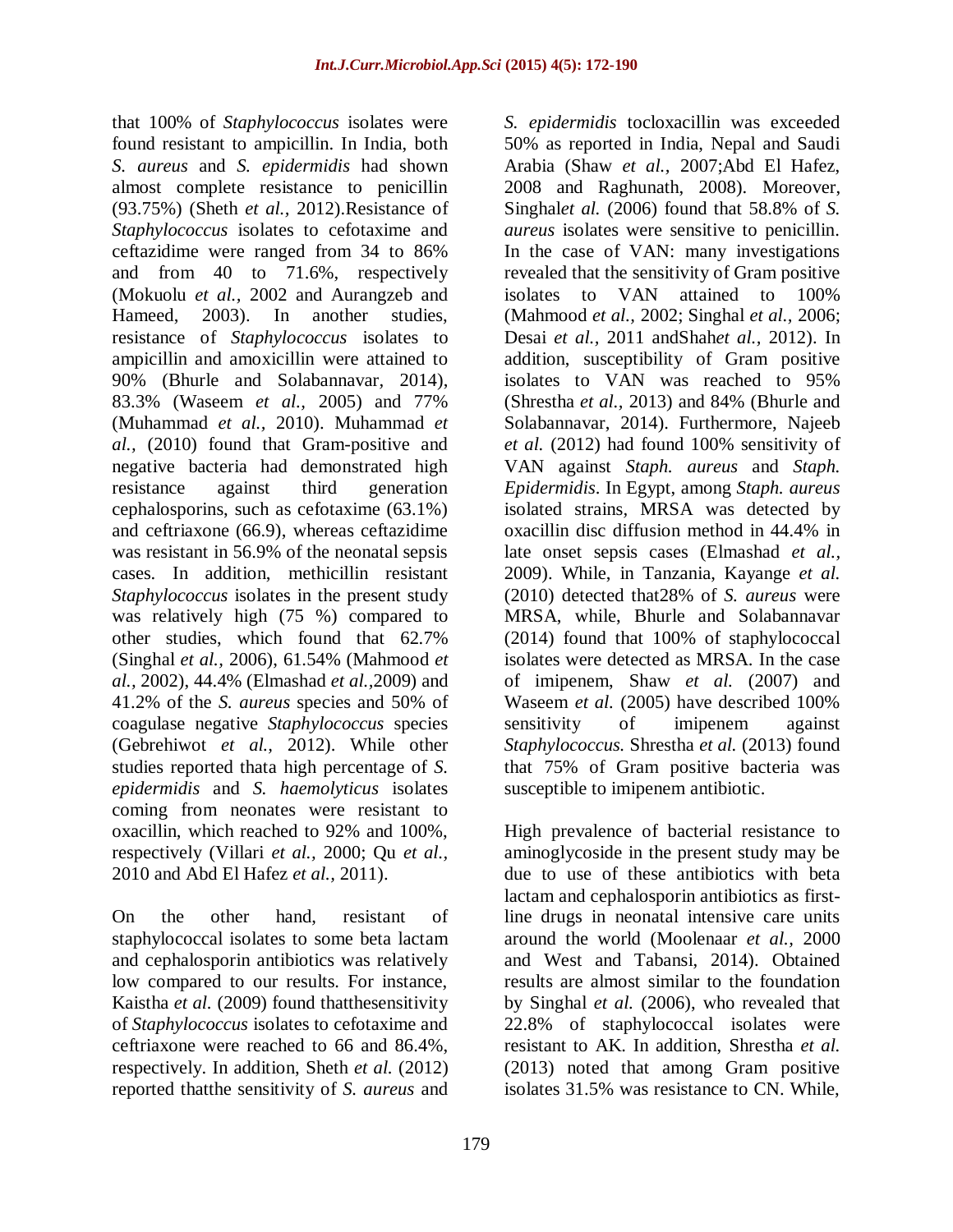other studies found that 80% of *S. epidermidis* and 100% of *S. haemolyticus* isolates were resistant to gentamicin (Villari *et al.,* 2000; Qu *et al.,* 2010 and Abd El Hafez *et al.,* 2011), Bhurle and Solabannavar (2014) reported that 70% of Gram positive isolates were resistant to CN and AK, 50 % of staphylococcal isolates were resistant to CN Kaistha *et al.* (2009). In most of the neonatal sepsis cases, causative organisms were found to be resistant to CN had reached to 55.1% cases, while AK and TOB had relatively less resistance (17.4 and 34.8% cases, respectively) (Najeeb *et al.,* 2012).

Although fluoroquinolone*,* T and DO were not frequently used for neonatal sepsis, but resistant was emerging against them because of indiscriminate use of antibiotics (Shaw *et al.,* 2007 and Najeeb *et al.,* 2012). In the case of fluoroquinolone, the obtained results were in agreement with some investigations, Najeeb *et al.* (2012) revealed that 40 % and 38.5% of *S. hemolyticus* isolates were resistant to ciprofloxacin and ofloxacin, respectively. In addition, Gebrehiwot *et al.*  (2012) reported that 35.9% of *S. aureus* isolates were resistant. On the other hand, resistant of *S. hemolyticus* and CONS to ciprofloxacin attained to 72.7 and 22.6%, respectively (Singhal *et al.,* 2006). Furthermore, 13% of CoNS isolates was resistant to ofloxacin (Bhurle and Solabannavar, 2014).

Distribution of macrolide, lincosamide and linezolid resistant staphylococcal isolates in our study may be due to the recommended as first or second-line agents and alternative against staphylococcal infections, mainly in penicillin-allergic patients or in MRSAinfected patients (Gemmell *et al.,* 2006; Grayson, 2006). Obtained results are relatively low compared to previous studies, which revealed that among *S. epidermidis* 

strains, 90% of strains were resistant to erythromycin & 39% to clindamycin, and among *S. haemolyticus* isolates, 100% were resistant to erythromycin and 18% to clindamycin (Brzychczy- Wloch *et al.,* 2013). In addition, erythromycin resistance attained to 30% (Sheth *et al.,* 2012) against 46.5% in another study (Kaistha *et al.,* 2009). On contrast, Bhurle and Solabannavar (2014) reported that the Gram positive bacteria showed high susceptible to Azithromycin (90%). Furthermore, Shah *et al.* (2012) and Brzychczy-Wloch *et al.*  (2013) found that sensitivity of tested staphylococcal isolates attained to Linezolid was sensitive in all isolates (100%).

In the present study, 29.2% of causative neonatal sepsis due to family enterobacteriaceae, represented by *Enterobacter*, *Shigella*, *E. coli*, *Citrobacter* and *Klebsiella*. Hevas (2001) reported thatcoliform organisms are prevalent in the maternal birth canal, and most infants are colonized in the lower gastrointestinal or respiratory tracts during or just before delivery. Furthermore, Kangozhinova *et al.*  (2013) reported that predominance of Gramnegative organisms due to the indiscriminate and inappropriate use of antibiotics, lack of hygienic practices at the place of delivery, poor cord care and unhygienic newborn care practices. Obtained results are comparable with those detected by other studies, which found that neonatal sepsis caused by Gramnegative microorganisms is responsible for 18%–78% of all neonatal sepsis during 10 years (Couto *et al.,* 2007; Macharashvili *et al.,* 2009 and Kamath *et al.,* 2010). Recent studies have indicated that the incidence of Gram-negative bacterial infections in neonatal intensive care units may be increasing (Nambiar *et al.,* 2002 and Kristof *et al.,* 2009). On the other hand, Kangozhinova *et al.* (2013) found that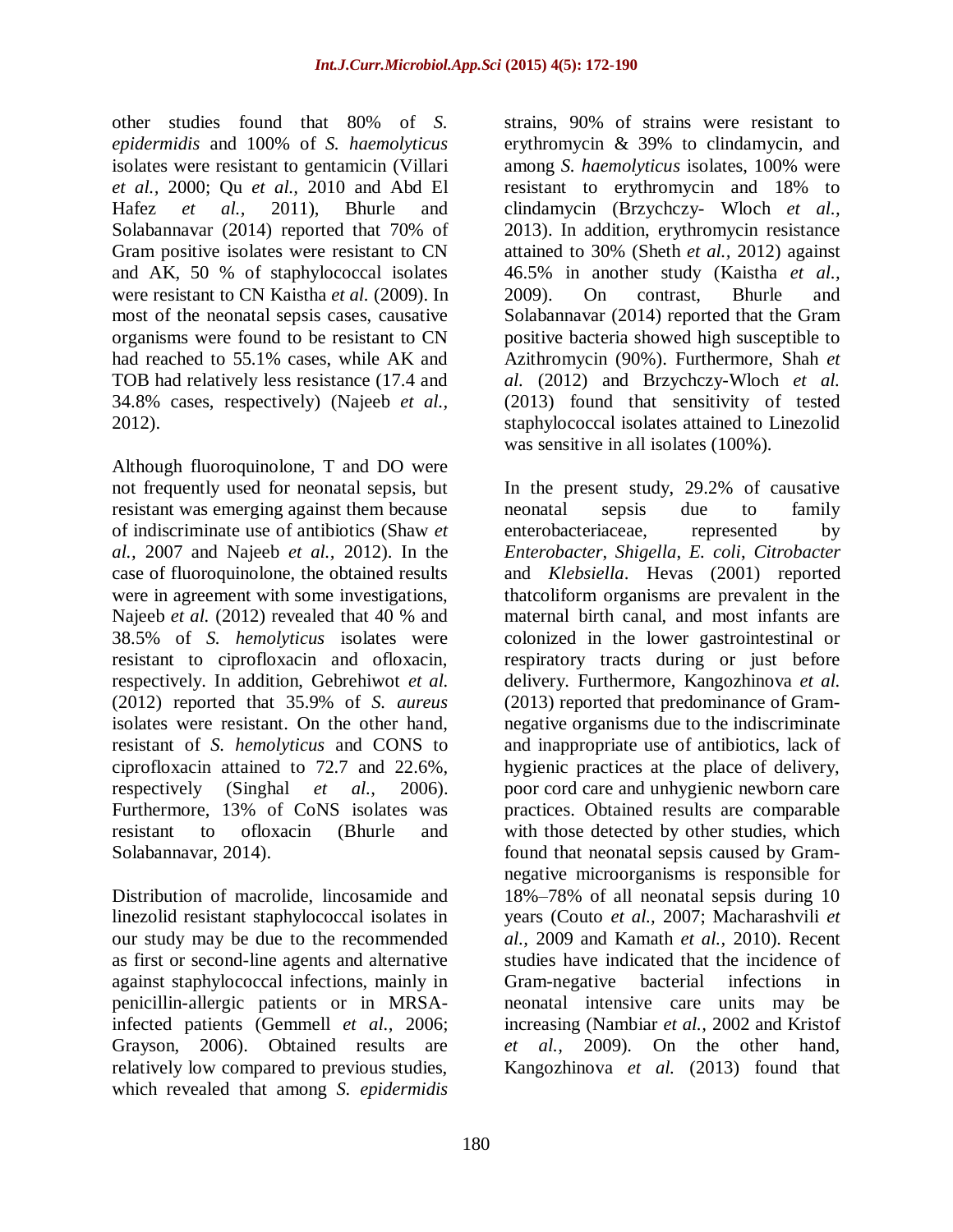57.5 % of late onset sepsis caused by members of family enterobacteriaceae.

Determination of antibiotic sensitivity patterns in periodic intervals is mandatory in each region for choosing appropriate antibiotic therapy (Karki *et al.,* 2010 and Rathod *et al.,* 2012). According to food and drug administration (FDA), approximately 21 to \$ 34 billion are attributable to treat infections due to antimicrobial resistance pathogens in USA (Spellberg *et al.,* 2011). Current study showed that a very high degree of resistant of enterobacterial isolates to various generations of beta lactam and cephalosporin antibiotics, while, resistance to TPZ and IPM appeared the lowest frequent among tested enterobacterial isolates. In addition, resistance of enterobacterial isolates to various tested aminoglycoside, tetracycline and fluoroquinolone antibiotics is relatively high. The high percentage of resistant causative neonatal sepsis in the present study may due to some reasons including: the extensive use of third generation cephalosporins as first and second-line drugs

against gram negative bacteria in neonatal intensive care units around the world (Ebelechukwu, 2003; West and Peterside, 2012). Obtained results were comparable to other recent studies, which revealed that the recent occurrence of carbapenems resistant Gram negative bacteria in neonatal units in different parts of the world is a cause for great concern (Velaphi *et al.,* 2009; Roy *et al.,* 2011 and Lambiase *et al.,* 2012).

Obtained results were relatively in agreement with those found by many investigations in developing country: In Philippines, ampicillin/ sulbactam, gentamicin, and tobramycin showed unacceptably low rates of activity against Gram-negative organisms (Litzow *et al.,* 2009). In India, Gram-negative organisms showed maximum resistant for third generation cephalosporins followed by cotrimoxazole, doxycycline and aminoglycoside combinations of antibiotics ampicillin/sulbactum were sensitive in about 34% of cases.

| Microorganism <sup>3</sup><br><b>Groups</b> |                     | Blood sample <sup>1</sup> |                     |                                        |  |  |  |
|---------------------------------------------|---------------------|---------------------------|---------------------|----------------------------------------|--|--|--|
|                                             |                     | Male patients $(67)$      | Female patients(39) | Total male & female <sup>2</sup> (106) |  |  |  |
|                                             |                     | No. $(\% )$               | No. $(\% )$         | Total No. $(\%)$                       |  |  |  |
| $G+ve$<br><b>bacteria</b>                   | <b>CONS</b>         | 24(35.8)                  | 19(48.7)            | 43(40.6)                               |  |  |  |
|                                             | <b>Micrococcus</b>  | 9(13.4)                   | 4(10.3)             | 13(12.3)                               |  |  |  |
|                                             | <b>COPS</b>         | 6(9.0)                    | 4(10.3)             | 10(9.4)                                |  |  |  |
|                                             | <b>Bacillus</b>     | 4(6.0)                    | 0(0.0)              | 4(3.8)                                 |  |  |  |
|                                             | <b>Total</b>        | 43(64.2)                  | 27(69.2)            | 70(66.0)                               |  |  |  |
| $G-ve$<br><b>bacteria</b>                   | <b>Enterobacter</b> | 7(10.4)                   | 4(10.3)             | 11(10.4)                               |  |  |  |
|                                             | <b>Shigella</b>     | 6(9.0)                    | 1(2.6)              | 7(6.6)                                 |  |  |  |
|                                             | E.coli              | 5(7.5)                    | 0(0)                | 5(4.7)                                 |  |  |  |
|                                             | <b>Citrobacter</b>  | 2(3.0)                    | 2(5.1)              | 4(3.8)                                 |  |  |  |
|                                             | Klebsiella          | 1(1.5)                    | 3(7.7)              | 4(3.8)                                 |  |  |  |
|                                             | <b>Total</b>        | 21(31.3)                  | 10(25.6)            | 31(29.2)                               |  |  |  |
| Yeast &<br>fungi                            | Candida             | 3(4.5)                    | 2(5.1)              | 5(4.7)                                 |  |  |  |

**Table.1** Microorganisms isolated from blood culture of neonatal sepsis patients

1: Collected from Almaza Hospital, Cairo, Egypt, during the period of 12 months (fromDecember2011toDecember2012); 2:The studied newborns (36-76h) were associated with one or more of signs of sepsis; 3: Identified according to Barrow & Feltham(2003); CONS coagulase negative staphylococci; COPS: coagulase positive staphylococci.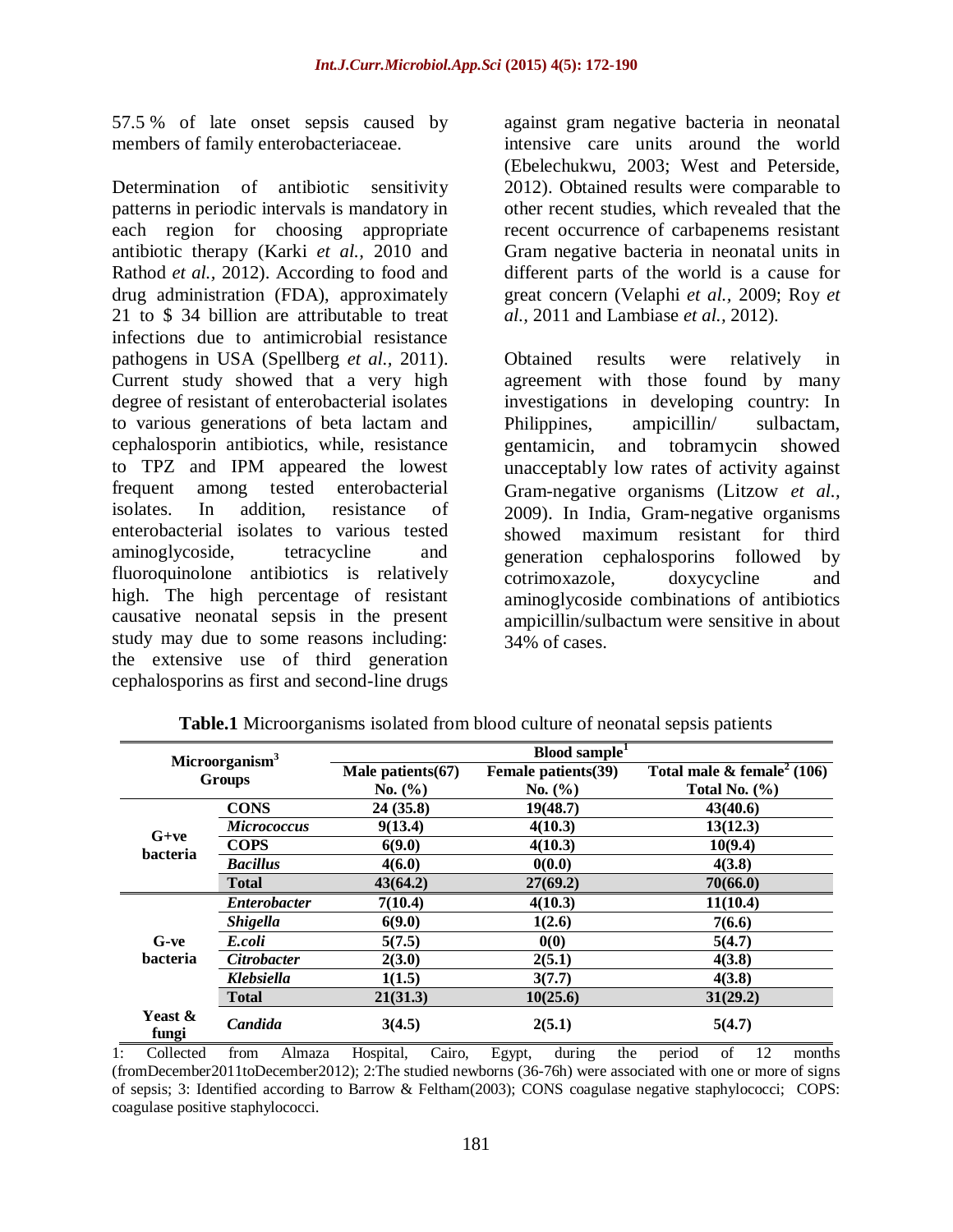#### *Int.J.Curr.Microbiol.App.Sci* **(2015) 4(5): 172-190**

|                                                   |                      | <b>Tested bacteria</b> |                        |                 |                        |                    |                        |  |  |
|---------------------------------------------------|----------------------|------------------------|------------------------|-----------------|------------------------|--------------------|------------------------|--|--|
|                                                   | <b>Gram positive</b> |                        | <b>Gram</b> negative   |                 |                        |                    |                        |  |  |
| <b>Antibiotic disks</b>                           | $n=53$               |                        | $n=31$                 |                 |                        |                    |                        |  |  |
| (Concentration/disk)                              |                      |                        |                        | <b>Shigella</b> | E.Coli                 |                    |                        |  |  |
|                                                   | <b>CONS</b>          | <b>COPS</b>            | <b>Enterobacter</b>    | $n=7$ .         | $n=5$                  | <b>Citrobacter</b> | Klebsiella             |  |  |
|                                                   | $n=43$ (%)           | $n=10(%)$              | $n=11(\%)$             | (%)             | (%)                    | $n=4$ (%)          | $n=4$ (%)              |  |  |
| P(10.0 units)                                     | 97.7                 | 80.0                   | <b>ND</b>              | ND              | <b>ND</b>              | <b>ND</b>          | ND                     |  |  |
| AMP(10.0µg)                                       | 93.0                 | 70.0                   | 100.0                  | 85.7            | 100.0                  | 100.0              | 100.0                  |  |  |
| AMC (20.0/10.0µg)                                 | 76.7                 | 50.0                   | 91.7                   | 71.4            | 80.0                   | 50.0               | 100.0                  |  |  |
| SAM (10.0/10.0μg)                                 | 76.7                 | 70.0                   | 83.3                   | 85.7            | 80.0                   | 50.0               | 75.0                   |  |  |
| $OX(1.0\mu g)$                                    | 79.1                 | 60.0                   | $\mathbf{N}\mathbf{D}$ | ND              | ND                     | ND                 | ND                     |  |  |
| CPM $(30.0\mu g)$                                 | 72.1                 | 80.0                   | 66.7                   | 57.1            | 100.0                  | 50.0               | 100.0                  |  |  |
| $CTX$ (30.0µg)                                    | 74.4                 | 90.0                   | 66.7                   | 57.1            | 80.0                   | 75.0               | 100.0                  |  |  |
| $CA(30.0\mu g)$                                   | 74.4                 | 70.0                   | 66.7                   | 85.7            | 60.0                   | 75.0               | 75.0                   |  |  |
| IPM $(10.0\mu g)$                                 | 30.2                 | 20.0                   | 25.0                   | 71.4            | 60.0                   | 25.0               | 50.0                   |  |  |
| $\overline{\text{NA} (30.0 \text{ }\mu\text{g})}$ | 69.8                 | 30.0                   | 91.7                   | 42.9            | 60.0                   | 25.0               | 50.0                   |  |  |
| $CIP(5.0\mu g)$                                   | 51.2                 | 20.0                   | 83.3                   | 42.9            | 80.0                   | 0.0                | 50.0                   |  |  |
| NOR $(10.0\mu g)$                                 | 39.5                 | 10.0                   | 50.0                   | 14.3            | 40.0                   | 0.0                | 50.0                   |  |  |
| $T(30.0\mu g)$                                    | 48.8                 | 30.0                   | 33.3                   | 57.1            | 60.0                   | 50.0               | 50.0                   |  |  |
| DA $(2.0\mu$ g)                                   | 60.5                 | 50.0                   | ND                     | $\mathbf{ND}$   | $\mathbf{N}\mathbf{D}$ | ND                 | $\mathbf{N}\mathbf{D}$ |  |  |
| CLR $(15.0\,\mu\text{g})$                         | 58.1                 | 40.0                   | ND                     | ND              | ND                     | ND                 | ND                     |  |  |
| $CN(10.0\mu g)$                                   | 37.2                 | 20.0                   | 58.3                   | 14.3            | 80.0                   | 50.0               | 100.0                  |  |  |
| TPZ (100.0/10.0μg)                                | 55.8                 | $\overline{30.0}$      | 50.0                   | 28.6            | 0.0                    | 25.0               | 25.0                   |  |  |
| $AK(30.0\mu g)$                                   | 25.6                 | 10.0                   | 41.7                   | 28.6            | 20.0                   | 50.0               | $\overline{50.0}$      |  |  |
| $LZD(30.0\mu g)$                                  | 34.9                 | 30.0                   | $\mathbf{N}\mathbf{D}$ | ND              | ND                     | ND                 | ND                     |  |  |
| $TOB(10.0\mu g)$                                  | 25.6                 | <b>10.0</b>            | 75.0                   | 71.4            | 60.0                   | <b>25.0</b>        | 75.0                   |  |  |
| $S(10.0\mu g)$                                    | 37.2                 | 20.0                   | 75.0                   | 28.6            | 60.0                   | 50.0               | 0.0                    |  |  |
| OFX $(5.0\mu g)$                                  | 58.1                 | 50.0                   | 75.0                   | 42.9            | 60.0                   | 50.0               | 50.0                   |  |  |
| DO $(30.0\mu g)$                                  | 44.2                 | 30.0                   | 41.7                   | 28.6            | 40.0                   | 50.0               | 50.0                   |  |  |
| $\overline{VA}(30.0\mu g)$                        | 51.2                 | 70.0                   | ND                     | ND              | ND                     | ND                 | ND                     |  |  |

# **Table.2** Resistant1 pattern of causative late neonatal sepsis

1: by disk diffusion method according to CLSI (2011), n: total number, ND: not determined, CONS: coagulase negative staphylococci; COPS: coagulase positive staphylococci.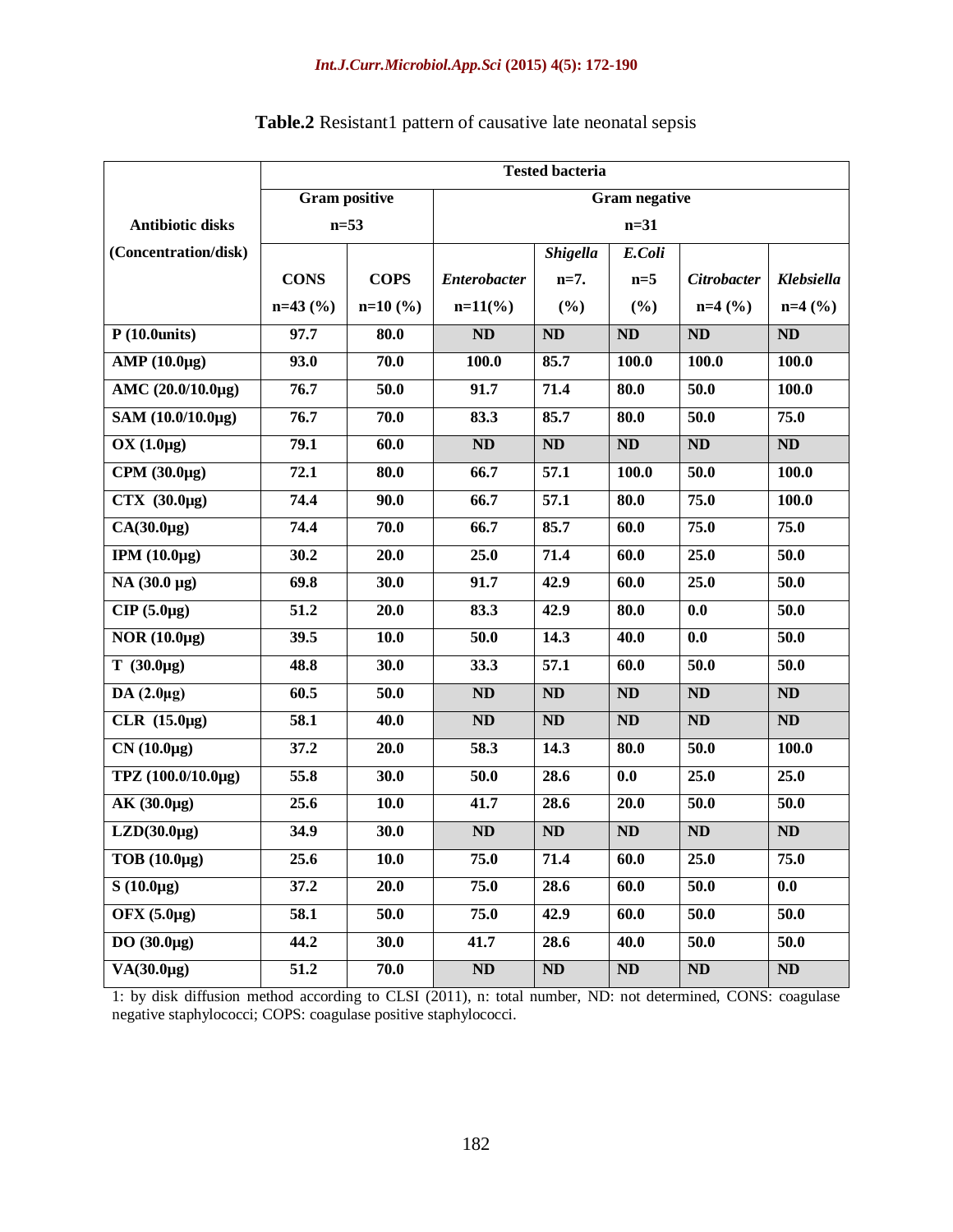

**Fig.1** Overall antibiotics susceptibility pattern of Staphylococcus isolates





**Fig.3** Antibiotic resistance percent of Staphylococcus isolates

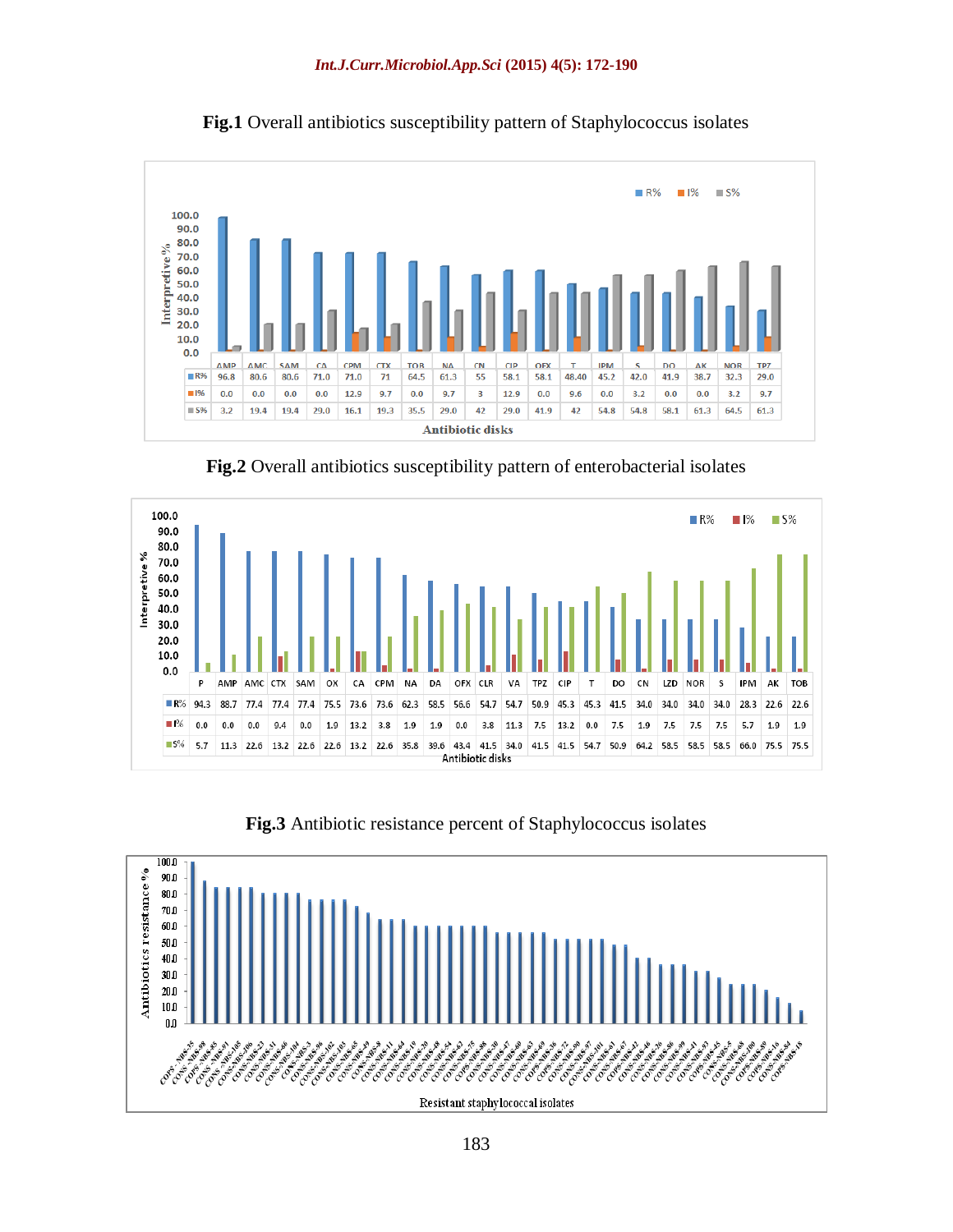#### **Fig.4** Phylogenetic tree of Staphylococcus-NBS-035



**Fig.6** Antibiotic resistance percent of enterobacterial isolates



#### **Fig.7** Phylogenetic tree of Enterobacter NBS-40



184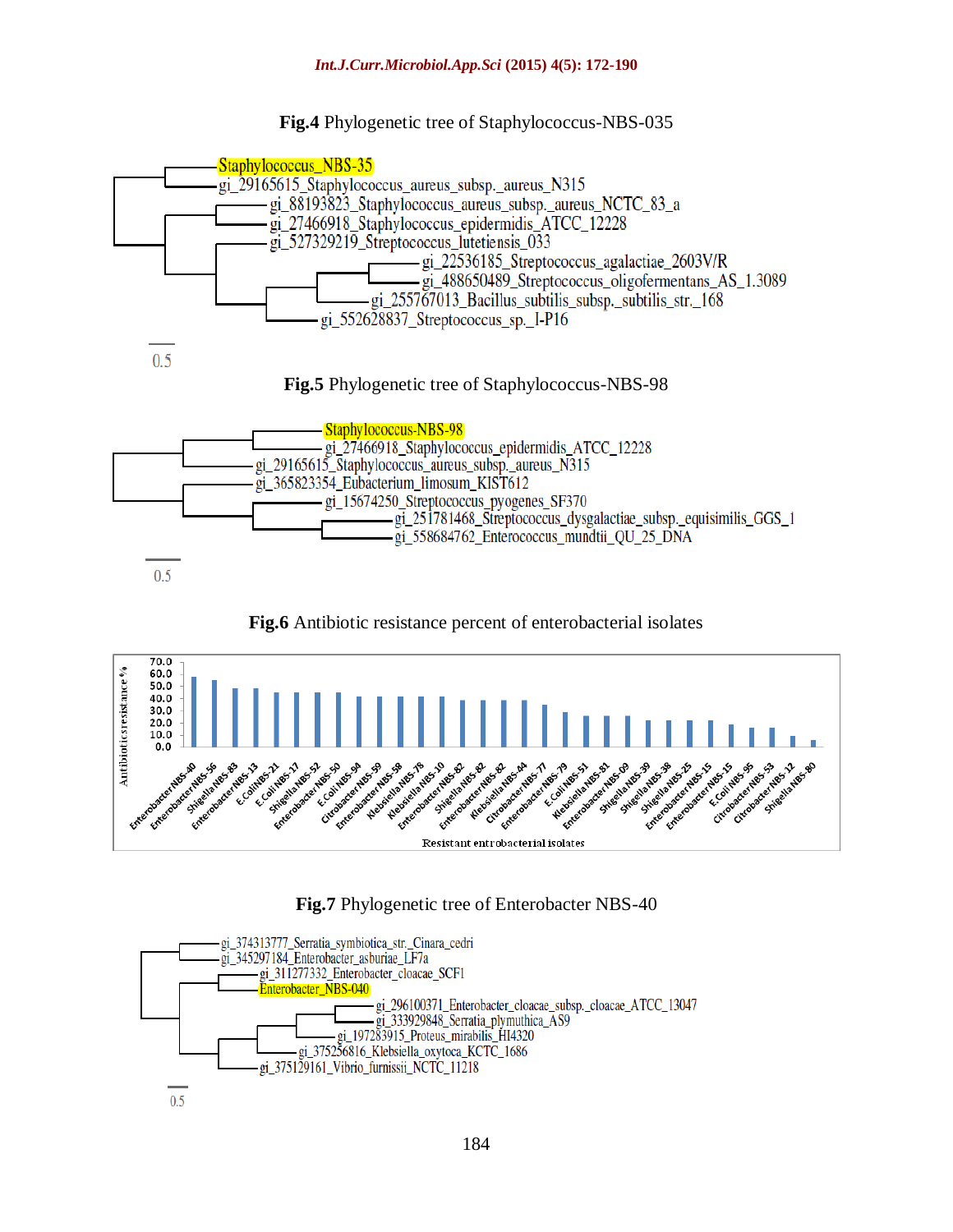In addition, 28.6% of Gram negative bacilli were resistant to ceftazidime and 14.3% to aztreonam. In Pakistan, Najeeb *et al.* (2012) reported that in most of the cases causative organisms were found to be resistant to commonly used antibiotics like ampicillin (77.7%), amoxicillin (81.5%), cefotaxime (63.1%) and ceftriaxone (66.9%). There was comparatively less 56.9% resistance to ceftazidime. Gentamicin had resistance in 55.1% cases followed by tobramycin 34.8% and amikacin 17.4%. In Jordan, The most common Gram negative bacteria were Cephalosporin resistant (47 septic episodes), followed by Carbapenems resistant bacteria (28 septic episodes). Of the cases included, 70% were late septic episodes (Al-lawama *et al.,* 2014).

On the other hand, Waheed *et al.* (2003) had found imipenem effective against the some enterobacterial isolates attained to 100%. In our study, high resistance rate may be due to resistant strains of bacteria due to improper use of antibiotics. Imipenem is widely used nowadays and has high sensitivity against both gram-positive and gram-negative bacteria. Shaw *et al.* (2007) had found that 100% sensitivity of imipenem against *Acinetobacter, Klebseilla*, *E. coli* and *Enterobacter* species. The present study showed that imipenem sensitivity rate was 57.1%, of which sensitivity against individual bacteria discussed above was 25.8%, 47.1%, 92.35%, 80%, 86.5% and 100% respectively (Najeeb *et al.,* 2012). Rathod *et al.* (2012) reported that, 100% of Gram negative bacilli isolates were sensitive to imipenem and amikacin.

CoNS was the common Gram positive organism, while *Enterobacter* spp. was the most common Gram negative bacilli in LONS. High prevalence of multi-drug resistance among bacteria causing neonatal sepsis is alarming. Thus, continuous

identification of the etiology and surveillance of the bacterial resistance pattern is recommended for effective therapy. Preventive measures should be implemented in hospitals to control LONS. Further work is in progress for identifying effective antibiotic combinations against the most resistant etiological agents.

## **References**

- Abd El Hafez, M., Khalaf, N.G., El Ahmady, M., Abd El Aziz, A., Hashim Ael, G. 2011. An outbreak of methicillin resistant Staphylococcus epidermidis among neonates in a hospital in Saudi Arabia. *J. Infect. Dev. Ctries.,* 5: 692–699.
- Aftab, R., Iqbal, I. 2006. Bacteriological agents of neonatal sepsis in NICU at Nishtar Hospital Multan. *J. Coll. Physicians Surg. Pak.,* 16: 216–9.
- Al-lawama, M., Badran, E., Khuri-Bulos, N. 2014. Neonatal Gram-negative Sepsis in a Tertiary Hospital in Jordan: When Fever Means Multidrug Resistance!. Pediat. *Therapeut.,* 4(4): 212–216.
- Altschul, F., Madden, T.L., Schäffer, A.A., Zhang, J., Zhang, Z., Miller, W., Lipman, D.J. 1997. Gapped BLAST and PSI-BLAST: a new generation of protein database search programs. *Nucleic Acids Res.,* 25: 3389–3402.
- Amdekar, Y.K. 2006. Pertussis (Whooping cough), In: A. Parthasarathy (Ed)., IAP textbook of pediatrics.  $3<sup>rd</sup>$  edn. Jaypee brothers Medical Publishers (P) Ltd., New Delhi, India. Pp. 236–237.
- Anwer, S.K., Mustafa, S., Pariyani, S., Ashraf, S., Taufiq, K.M. 2000. Neonatal sepsis: an etiological study. *J. Pak. Med. Assoc.,* 50: 91–94.
- Aurangzeb, B., Hameed, A. 2003. Neonatal sepsis in hospital-born babies: bacterial isolates and antibiotic susceptibility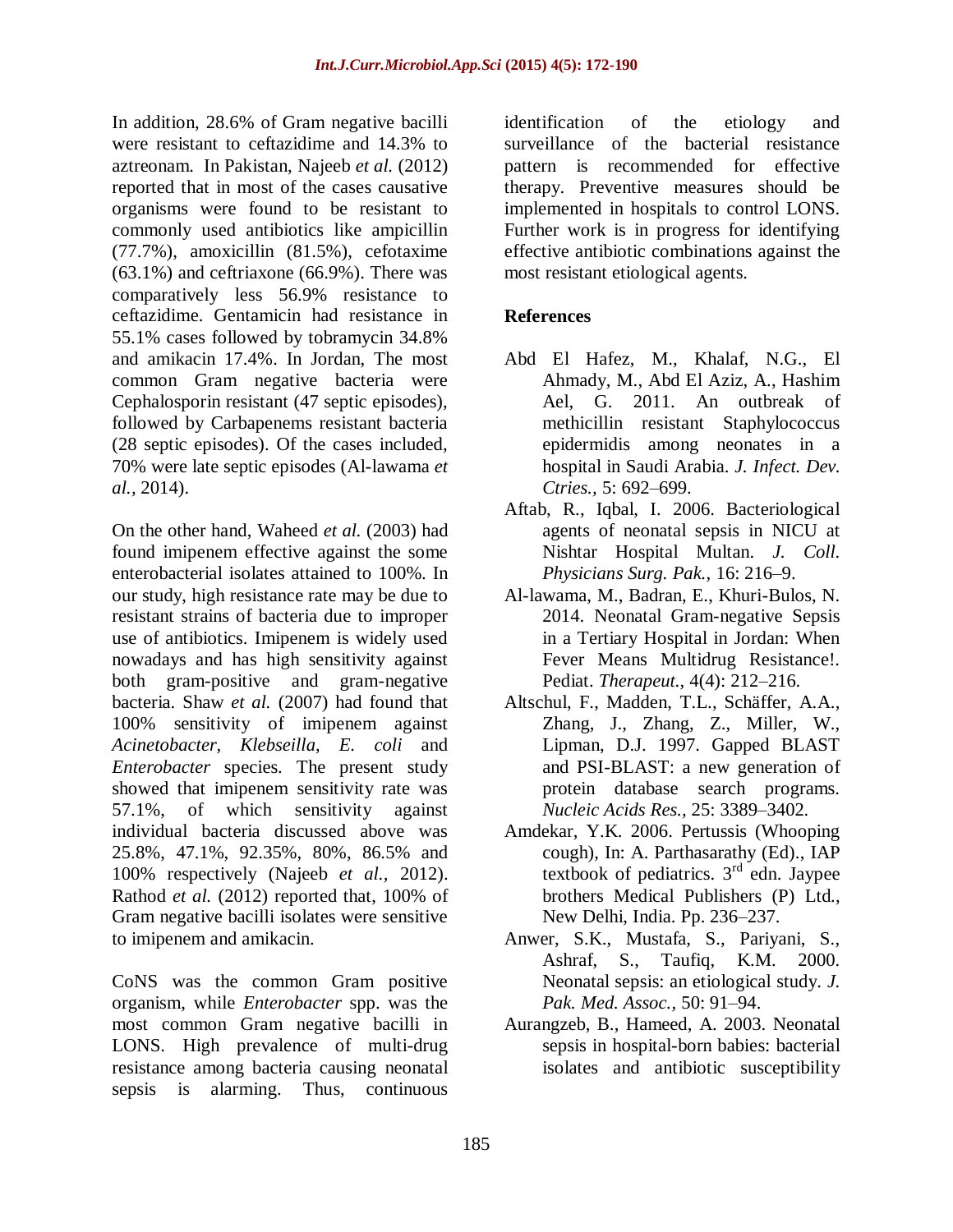patterns. *J. Coll. Physicians. Surg. Pak.,* 13: 629–632.

- Barrow, G.I., Feltham, R.K.A. 2003. Cowan and steel's manual for the identification of medical bacteria. Cambridge University Press, Cambridge. Pp. 50– 150.
- Bhurle, A., Solabannavar, S. 2014. Neonatal septicemia isolates and antibiotic susceptibility pattern in a Tertiary care hospital in north Karnataka. *Inter. J. Health Inform. Med. Res.,* 1(3): 25–29.
- Bizzarro, M.J., Raskind, C., Baltimore, R.S., Gallagher, P.G. 2005. Seventy-five years of neonatal sepsis at Yale: 1928– 2003. *Pediatrics,* 3(116): 595–602.
- Brzychczy-Wloch, M., Borszewska-Kornacka, M., Gulczynska, E., Wojkowska-Mach, J., Sulik, M., Grzebyk, M., Luchter, M., Heczko, P. B., Bulanda, M. 2013. Prevalence of antibiotic resistance in multi-drug resistant coagulase-negative staphylococci isolated from invasive infection in very low birth weight neonates in two Polish NICUs. *Ann. Clin. Microbiol. Antimicrob.,* 12(41):  $1 - 7$ .
- CLSI, (Clinical and Laboratory Standards Institute), 2011. Performance standards for antimicrobial susceptibility testing, Twenty-first informational supplement. CLSI document M100-S21 Vol. 31 No.1 Wayne, Pennsylvania, USA. Pp. 42–87.
- Couto, R.C., Carvalho, E.A., Pedrosa, T.M., Pedroso, E.R., Neto, M.C., Biscione, F.M. 2007. A 10-year prospective surveillance of nosocomial infections in neonatal intensive care units. *Amir. J. Infect. Cont.,* 35: 183–189.
- D'Mello, D., Daley, A. J., Rahman, M. S., Qu, Y., Garland, S. 2008. Vancomycin heteroresistance in bloodstream isolates of Staphylococcus capitis. *J. Clin. Microbiol.,* 46: 3124–3126.
- Dereeper, A., Guignon, V., Blanc, G., Audic, S., Buffet, S., Chevenet, F., Dufayard, J.F., Guindon, S., Lefort, V., Lescot, M., Claverie, J. M. and Gascuel, O. 2008. Phylogeny. fr: robust phylogenetic analysis for the nonspecialist. *Nucleic Acids Res.,* 1(36): W465–W469.
- Desai, K.J., Malek, S.S., Parikh, A. 2011. Neonatal septicemia: bacterial isolates & their antibiotics susceptibility patterns. *Gujarat Med. J.,* 1(66): 13– 15.
- Donowitz, L.G. 1989. Nosocomial infection in neonatal intensive care units. *Am. J. Infect. Cont.,* 17(5): 250–257.
- Downey, L.C., Smith, P.B., Benjamin Jr., D.K. 2010. Risk factors and prevention of late-onset sepsis in premature infants. *Early Human Dev.,* 86(1): 7– 12.
- Dzidic, S., Bedeković, V. 2003. Horizontal gene transfer-emerging multidrug resistance in hospital bacteria. *Acta. Pharmacol. Sin.,* 24: 519–26.
- Ebelechukwu, F.U. 2003. Bacterial isolates in neonatal infections. *Nig. Med. Pract.,* 44: 56–58
- Elmashad, A. M., Ismaiel, H. A., Afifi, I.K. 2009. Prevalence of Methicillin-Resistant Staphylococcus aureus in neonatal sepsis and detection of other accompanied diagnostic markers. Egypt. *J. Med. Microbiol.,* 4(18): 67– 76.
- Fahmey, S.S. 2013. Early-onset sepsis in a neonatal intensive care unit in Beni Suef, Egypt: bacterial isolates and antibiotic resistance pattern. *Korean J. Pediatr.,* 56(8): 332–337.
- Gebrehiwot, A., Lakew, W., Moges, F., Moges, B., Anagaw, B., Yismaw, G., T. Nega, Unakal, C., Kassu, A. 2012. Bacterial profile and drug susceptibility pattern of neonatal sepsis in Gondar University Hospital, Gondar northwest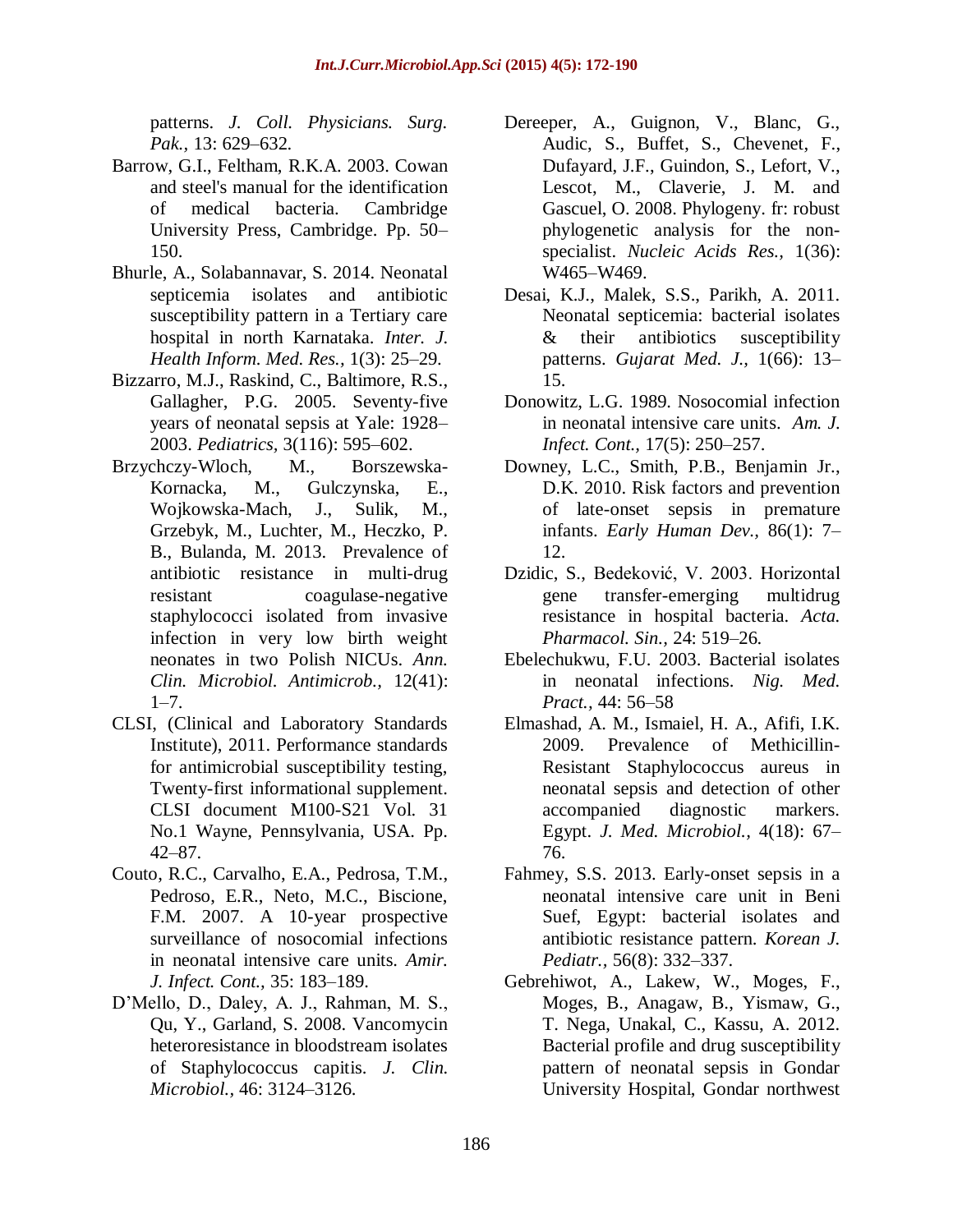Ethiopia. *Der. Pharmacia Lettre,* 4(6): 1811–1816.

- Gemmell, C.G., Edwards, D.I., Fraise, A.P., Gould, F.K., Ridgway, G.L., Warren, R.E. 2006. Guidelines for the prophylaxis and treatment of methicillin-resistant *Staphylococcus aureus* (MRSA) infections in the UK. *J. Antimicrob. Chemoth.,* 57: 589–608.
- Gray, J.W. 2007. Surveillance of infection in neonatal intensive care units. *Early Hum. Dev.,* 83: 157–63.
- Grayson, M.L. 2006. The treatment triangle for *Staphylococcal* infections. *New Engl. J. Med.,* 3(55): 724–727.
- Hall, S.L., Riddell, S.W., Barnes, W.G., Meng, L., Hall, R.T. 1990. Evaluation of coagulase-negative *Staphylococcal*  isolates from serial nasopharyngeal cultures of premature infants. *Diagn. Microbiol. Infect. Dis.,* 13: 17–23.
- Hevas, J.A. 2001. Increase of Enterobacter in neonatal sepsis: a twenty-two-year study. *Pediatr. Infect. Dis. J.,* 20(2): 134–40.
- Huebner, J., Goldmann, D.A. 1992. Coagulase-negative staphylococci: role as pathogens. *Ann. Rev. Med.,* 50: 223– 236.
- Kaistha, N., Mehta, M., Singla, N., Garg, R., Chander, J. 2009. Neonatal septicemia isolates and resistance patterns in a tertiary care hospital of North India. *J. Infect. Dev. Ctries.,* 41: 55–57.
- Kamath, S., Mallaya, S., Shenoy, S. 2010. Nosocomial infections in neonatal intensive care units: profile, risk factor assessment and antibiogram. *Ind. J. Pediatr.,* 77: 37–39.
- Kangozhinova, K., Abentayeva, B., Repa, A., Baltabayeva, A., Erwa, W., Stauffer, F. 2013. Culture proven newborn sepsis with a special emphasis on late onset sepsis caused by Enterobacteriaceae in a level III neonatal care unit in Astana,

Kazakhstan. *Wiener klinische Wochenschrift,* 125(19–20): 611–615.

- Karki, S., Rai, G.K., Manandhar, R. 2010. Bacteriological analysis and antibiotic sensitivity pattern of blood culture isolates in Kanti children hospital. J. Nepal Paediatr. Soc., 30, 94-99.
- Kayange, N., Kamugisha, E., Mwizamholya, D. L., Jeremiah, S. and Mshana, S. E. 2010. Predictors of positive blood culture and deaths among neonates with suspected neonatal sepsis in a tertiary hospital, Mwanza- Tanzania. *BMC Pediatr.,* 10(39): 2–9.
- Kristof, K., Kocsis, E., Nagy, K. 2009. Clinical microbiology of early-onset and late-onset neonatal sepsis, particularly among preterm babies. *Acta. Microbiol. Immunol. Hung.,* 56: 21–51.
- Lambiase, A., Piazza, O., Rossano, F., Del Pezzo, M., Tufano, R., Catania, M.R. 2012. Persistence of carbapenem resistant Acinetobacter baumannii strains in an Italian intensive care unit during a forty-six month study period. *New Microbiol.,* 35: 199–206.
- Litzow, J.M., Gill, C.J., Mantaring, J.B.V., Fox, M., Mendoza, M., Mendoza, S., Scobi, R., Huskins, W.C., Goldman, D.A., Hamer, D.H. 2009. High frequency of multi drug resistant Gram-negative rods in two neonatal intensive care units in the Philippines. *Infect. Con. Hosp. Epidemiol.,* 30(6): 543–549.
- Long, S.S. 2003. Principles and practice of pediatric infectious disease, 2nd edn, Elsevier, Amsterdam [available from http://home.mdconsult.com/das/book/3 9781485-2/view/1081/999].html/top.
- Macharashvili, N., Kourbatova, E., Butsashvili, M., Tsertsvadze, T., McNutt, L.A., Leonard, M.K. 2009. Etiology of neonatal blood stream infections in Tbilisi, Republic of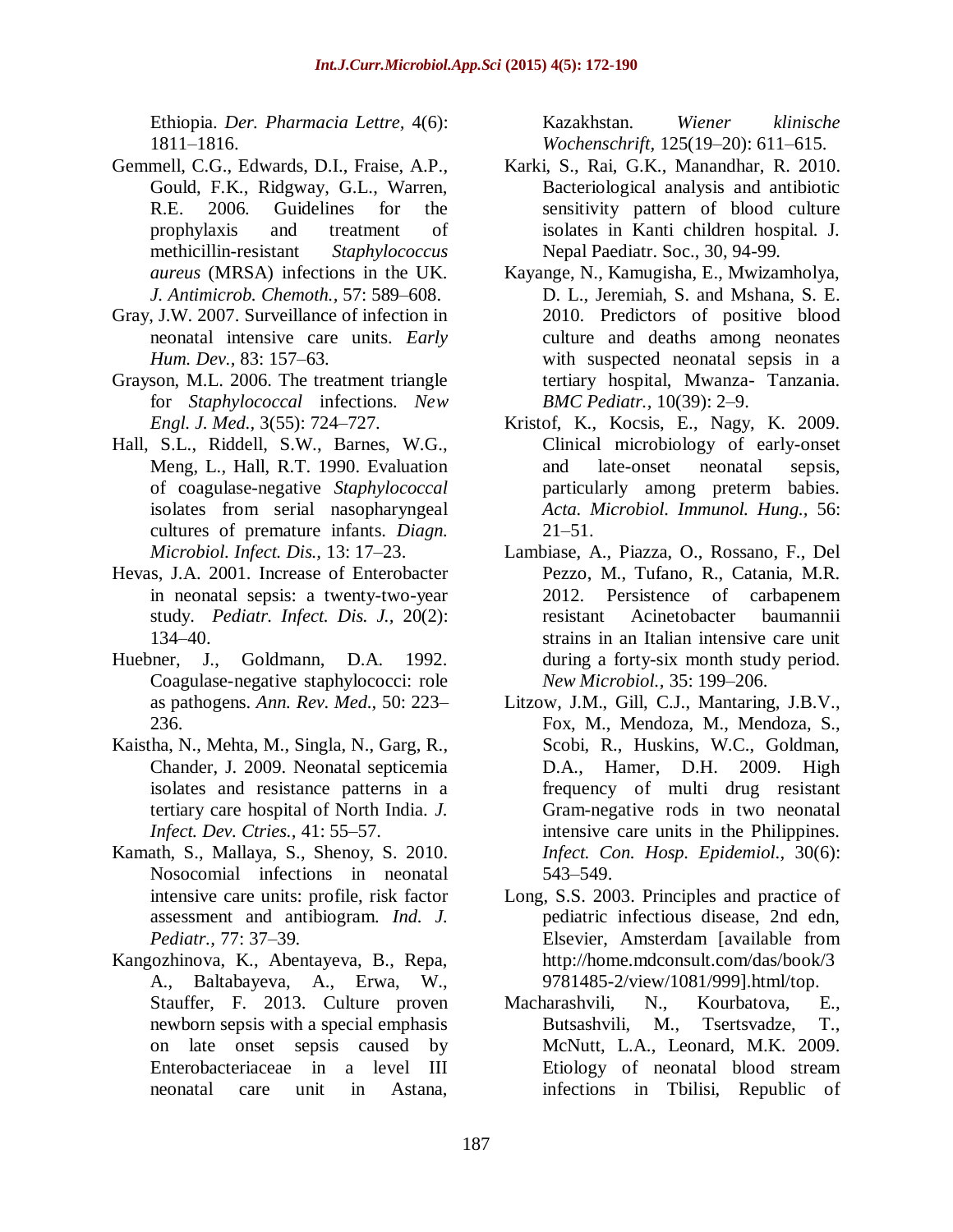Georgia. *Int. J. Infect. Dis.,* 13: 499– 505.

- Mahmood, M.A., Karamat, K.A., Butt, T. 2002. Neonatal sepsis: High antibiotic resistance of the bacterial pathogens in a neonatal intensive care unit in Karachi. *JPMA,* 52: 348–450.
- May, M., Daley, A.J., Donath, S. 2005. Early onset neonatal meningitis in Australia and New Zealand, 1992- 2002. *Arch. Dis. Child. Fetal Neonatal. Ed.,* 90: F324–327.
- Mehar, V., Yadav, D., Somani, P., Bhatambare, G., Mulye, S., and Singh, K. 2013. Neonatal sepsis in a tertiary care center in central India: microbiological profile, antimicrobial sensitivity pattern and outcome. *J. Neonatal Perinatal Med.,* 6: 165–172.
- Mokuolu, A.O., Jiya, N., Adesiyun, O.O. 2002. Neonatal septicaemia in Ilorin: bacterial pathogens and antibiotic sensitivity pattern. *Afr. J. Med. Sci.,* 31: 127–30.
- Moolenaar, R.L., Crutcher, J.M., San Joaquin, V.H., Sewell, L.V., Hutwagner, L.C., Carson, L.A., Robison, D.A., Smithee, L.M., Jarvis, W.R. 2000. A prolonged outbreak of Pseudomonas aeruginosa in a neonatal intensive care unit: did staff fingernails play a role in disease transmission? *Infect. Control Hosp. Epidemiol.,* 21: 80–85.
- Muhammad, Z., Ahmed, A., Hayat, U., Wazir, M., Rafiyatullah, S., Waqas, H. 2010. Neonatal sepsis: causative bacteria and their resistance to antibiotics. *J. Ayub. Med. Coll. Abbottabad,* 22(4): 33–36.
- Murty, D.S., Gyaneshwari, M. 2007. Blood cultures in paediatric patients: A study of clinical impact. *Ind. J. Med. Microbiol.,* 25: 220–224.
- Najeeb, S., Gillani, S., Rizvi, S.K., Ullah, R., Rehman, A. 2012. Causative

bacteria and antibiotic resistance in neonatal sepsis. *J. Ayub. Med. Coll. Abbottabad,* 24(3–4): 131–134.

- Nambiar, S., Singh, N. 2002. Change in epidemiology of health care-associated infections in a neonatal intensive care unit. *Pediatr. Infect. Dis. J.,* 21: 839– 842.
- Ng, P.C., Chow, V.C., Lee, C.H., Ling, J.M., Wong, H.L., Chan, R.C. 2006. Persistent Staphylococcus capitis septicemia in a preterm infant. *Pediatr. Infect. Dis. J.,* 25: 652–654.
- Patrick, C.H., John, J.F., Levkoff, A.H., Atkins, L.M. 1992. Relatedness of strains of methicillin-resistant coagulase-negative Staphylococcus colonizing hospital personnel and producing bacteremias in a neonatal intensive care unit. *Pediatr. Infect. Dis. J.,* 11(11): 935–940.
- Paul, V.K., Singh, M.B. 2000. Neonatal sepsis. In: Meharban Singh (Ed.), Medical emergencies in children, 3rd edn, Sagar publications, New Delhi. Pp. 117–135.
- Qu, Y., Daley, A., Istivan, T., Garland, S., Deighton, M. 2010. Antibiotic susceptibility of coagulase-negative staphylococci isolated from very low birth weight babies: comprehensive comparisons of bacteria at different stages of biofilm formation. *Ann. Clin. Microbiol. Antimicrob.,* 9: 16.
- Raghunath, D. 2008. Emerging antibiotic resistance in bacteria with special reference to India. *J. Biosci.,* 33: 593– 603.
- Rathod, S.D., Bhatia, P.V., Patel, P.H., Pethani, J.D., Patel, L.R., Chauhan, B. 2012. Bacteriological analysis and resistance pattern among various culture isolates from neonatal septicemia at Tertiary care hospital, Ahmedabad. *Nat. J. Med. Res.,* 2(4): 466–469.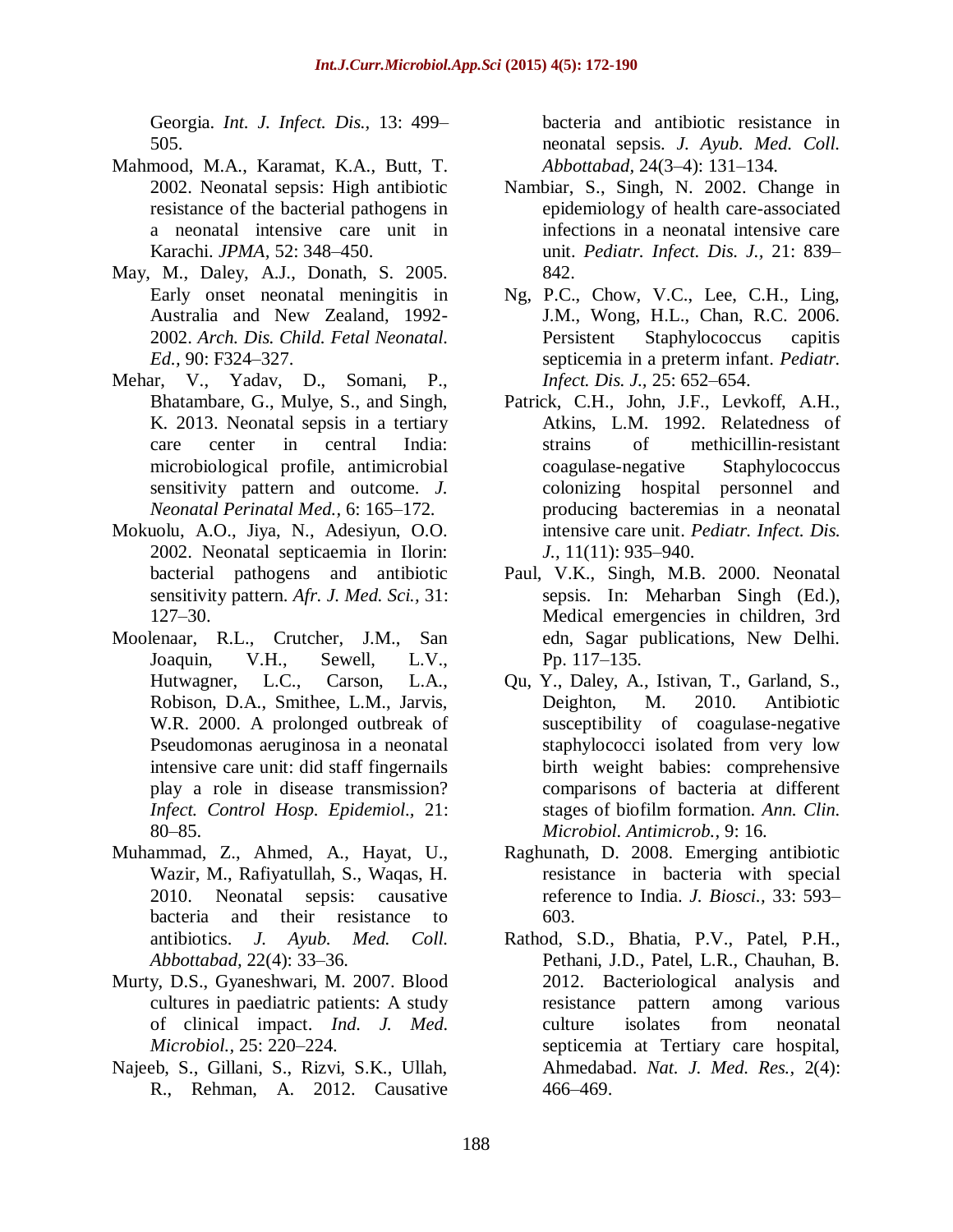- Remington, J. S., Klein, J.O., Wilson, C.B., Baker, C.J. 2006. Infectious diseases of foetuses and newborn infants. *New Engl. J. Med.,* 355: 531–532.
- Roy, S., Singh, A.K., Viswanathan, R., Nandy, R.K., Basu, S. 2011. Transmission of imipenem resistance determinants during the course of an outbreak of NDM-1 Escherichia coli in a sick newborn care unit. *J. Antimicrob. Chemother.,* 66: 2773– 2780.
- Shah, A.J., Mulla, S.A., Revdiwala, S.B. 2012. Neonatal sepsis: High antibiotic resistance of the bacterial pathogens in a neonatal intensive care unit of a Tertiary care hospital. *J. Clin. Neonatol.,* 1(2): 72–75.
- Shaw, C.K., Shaw, P., Thapalial, A. 2007. Neonatal sepsis bacterial isolates and antibiotic susceptibility patterns at a NICU in a tertiary care hospital in western Nepal: a retrospective analysis. *Kathmandu. Univ. Med. J.,* 5: 153–160.
- Sheth, K.V., Patel, T., Tripathi, C.B. 2012. Antibiotic sensitivity pattern in neonatal intensive care unit of Tertiary care hospital of India. *Asian J. Pharm. Clin. Res.,* 3(5): 46–50.
- Shrestha, S., Shrestha, N.C., Dongol Singh, S., Shrestha, R.P.B., Kayestha, S., Shrestha, M., Thakur, N.K. 2013. Bacterial isolates and its antibiotic susceptibility pattern in NICU. *Kathmandu. Univ. Med. J.,* 41(1): 66– 70.
- Singhal, R., Dhawan, S., Mohanty, S., Sood, S., Dhawan, B., Das, B., Kapil, A. 2006. Species distribution and antimicrobial susceptibility of coagulase negative staphylococci in a tertiary care hospital. *Indian J. Med. Res.,* 123: 569–570.
- Spellberg, B., Powers, J.H., Brass, E.P., Miller, L.G., Edwards, Jr., J.E. 2004. Trends in antimicrobial drug

development: implications for the future. *Clin. Infect. Dis.,* 38: 1279– 1286.

- Stoll, B.J., Hansen, N., Fanaroff, A.A., Wright, L.L., Carlo, W.A., Ehrenkranz, R.A., Lemons, J.A., Donovan, E.F., Stark, A.R., Tyson, J.E., Oh, W., Bauer, C.R., Korones, S.B., Shankaran, S., Laptook, A.R., Stevenson, D.K., Papile, L.A., Poole, W.K. 2002. Lateonset sepsis in very low birth weight neonates: the experience of the NICHD neonatal research network. *Pediatrics,* 110(2): 285–291.
- Tom-Revzon, C. 2004. Strategic use of antibiotics in the neonatal intensive care unit. *J. Perinat. Neonatal Nurs.,*  18(3): 241–58.
- Van Der Zwet, W.C., Debets-Ossenkopp, Y.J., Reinders, E., Kapi, M., Savelkoul, P.H., Van Elburg, R.M., Hiramatsu, K., Vandenbroucke-Grauls, C.M. 2002. Nosocomial spread of a *Staphylococcus capitis* strain with heteroresistance to vancomycin in a neonatal intensive care unit. *J. Clin. Microbiol.,* 40: 2520– 2525.
- Velaphi, S., Wadula, J., Nakwa, F. 2009. Mortality rate in neonates infected with extended-spectrum beta lactamaseproducing Klebsiella species and selective empirical use of meropenem. *Ann. Trop. Paediatr.,* 29: 101–110.
- Villari, P., Sarnataro, C., Iacuzio, L. 2000. Molecular epidemiology of *Staphylococcus epidermidis* in a neonatal intensive care unit over a three-year period. *J. Clin. Microbiol.,* 38: 1740–1746.
- Waheed, M., Laeeq, A., Maqbool, S. 2003. The etiologyofneonatal sepsisandpatternsof antibiotic Resistance. *J. Coll. Physicians. Surg. Pak.,* 13: 449–452.